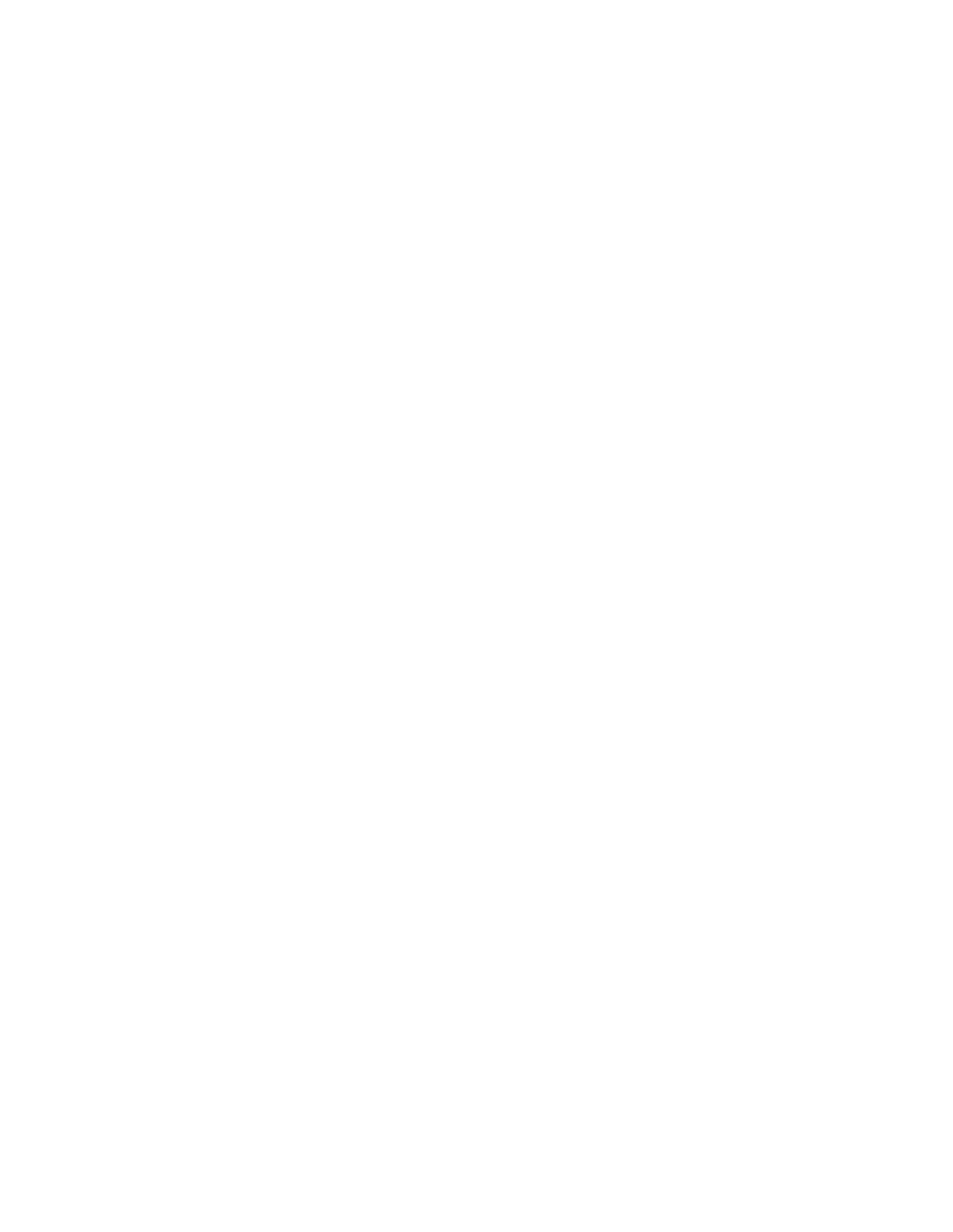## **THE CORPORATION OF THE VILLAGE OF SLOCAN**

### **BYLAW #616**

A BYLAW TO ADOPT THE VILLAGE OF SLOCAN OFFICIAL COMMUNITY PLAN

WHEREAS the Council of the Village of Slocan wishes to adopt a new Official Community Plan pursuant to the *Local Government Act*, and

THEREFORE the Council of the Village of Slocan in open meeting assembled ENACTS AS FOLLOWS:

## **SHORT TITLE**

1. This Bylaw may be cited as the **"VILLAGE OF SLOCAN OFFICIAL COMMUNITY PLAN BYLAW NO. 616, 2011."**

## **OFFICIAL COMMUNITY PLAN**

- 2. The following schedules attached hereto are hereby made part of this bylaw and adopted as the Official Community Plan for the Village of Slocan:
	- 1. Schedule 'A' Vision, Objectives and Policies
	- 2. Schedule 'B' Land Use Designation Map
	- 3. Schedule 'C' Road Network and Trails Map
	- 4. Schedule 'D' Hazards and Development Permit Area Map

#### **REPEAL**

3. Bylaw No. 392 is hereby repealed and for certainty, such repeal shall for all purposes include all schedules thereto and each and every amendment of such Bylaw.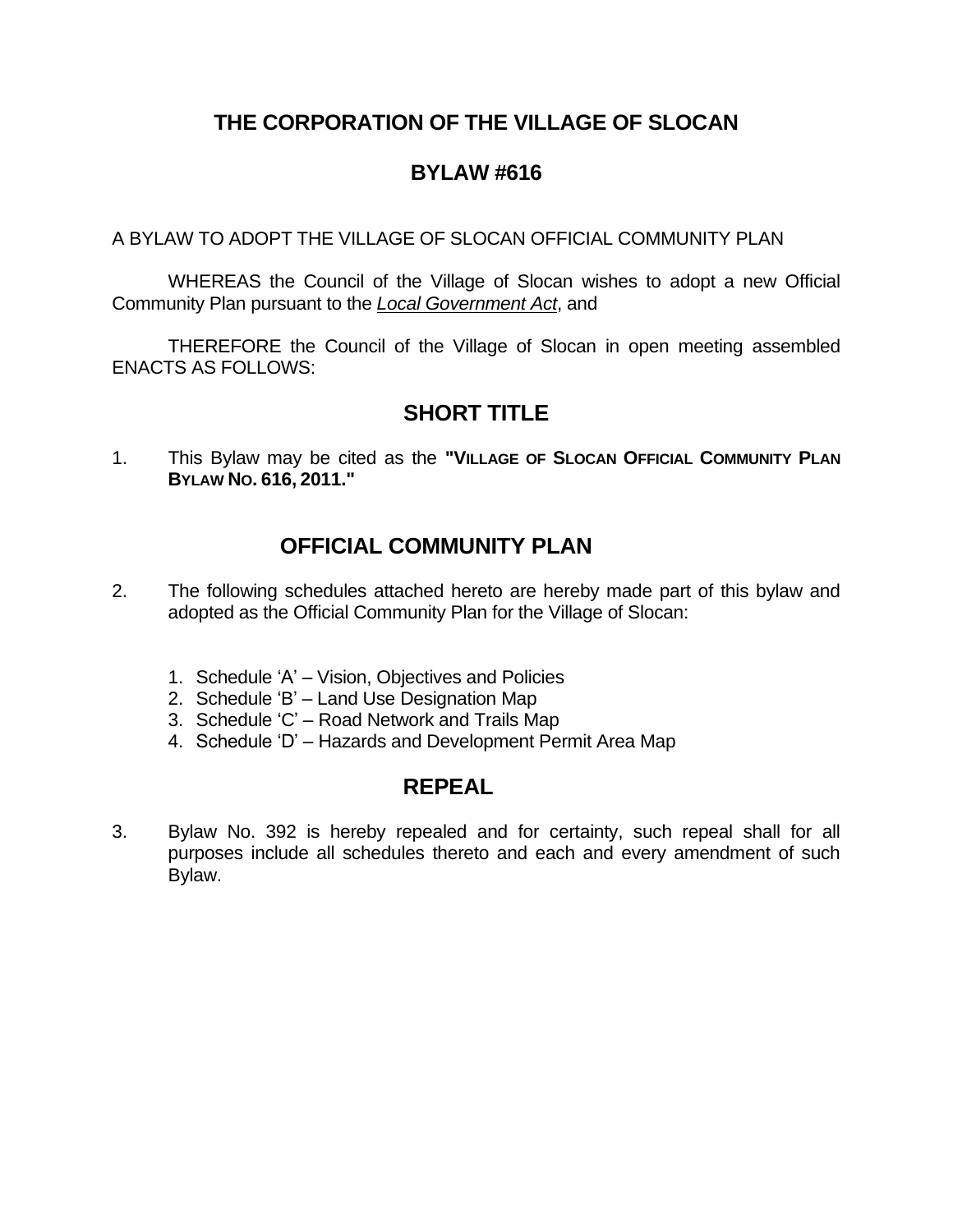#### Page 2

## **SEVERABILITY & ENACTMENT**

- 4. (1) If any section, subsection, sentence, clause, phrase or map of this Bylaw is for any reason held to be invalid by the decision of any court of competent jurisdiction, the invalid portion shall be severed and the decision that it is invalid shall not affect the validity of the remainder.
	- (2) This Bylaw shall come into full force and effect on the final adoption thereof.

READ A FIRST TIME this 3<sup>rd</sup> day of October, 2011 READ A SECOND TIME this 3rd day of October, 2011 PUBLIC HEARING this 20<sup>th</sup> day of October, 2011 READ A THIRD TIME this 14<sup>th</sup> day of November, 2011 RECONSIDERED AND FINALLY PASSED AND ADOPTED 14th day of November, 2011

Mayor

Chief Administrative Officer

\_\_\_\_\_\_\_\_\_\_\_\_\_\_\_\_\_\_\_\_\_\_\_\_\_\_\_

\_\_\_\_\_\_\_\_\_\_\_\_\_\_\_\_\_\_\_\_\_\_\_\_\_\_\_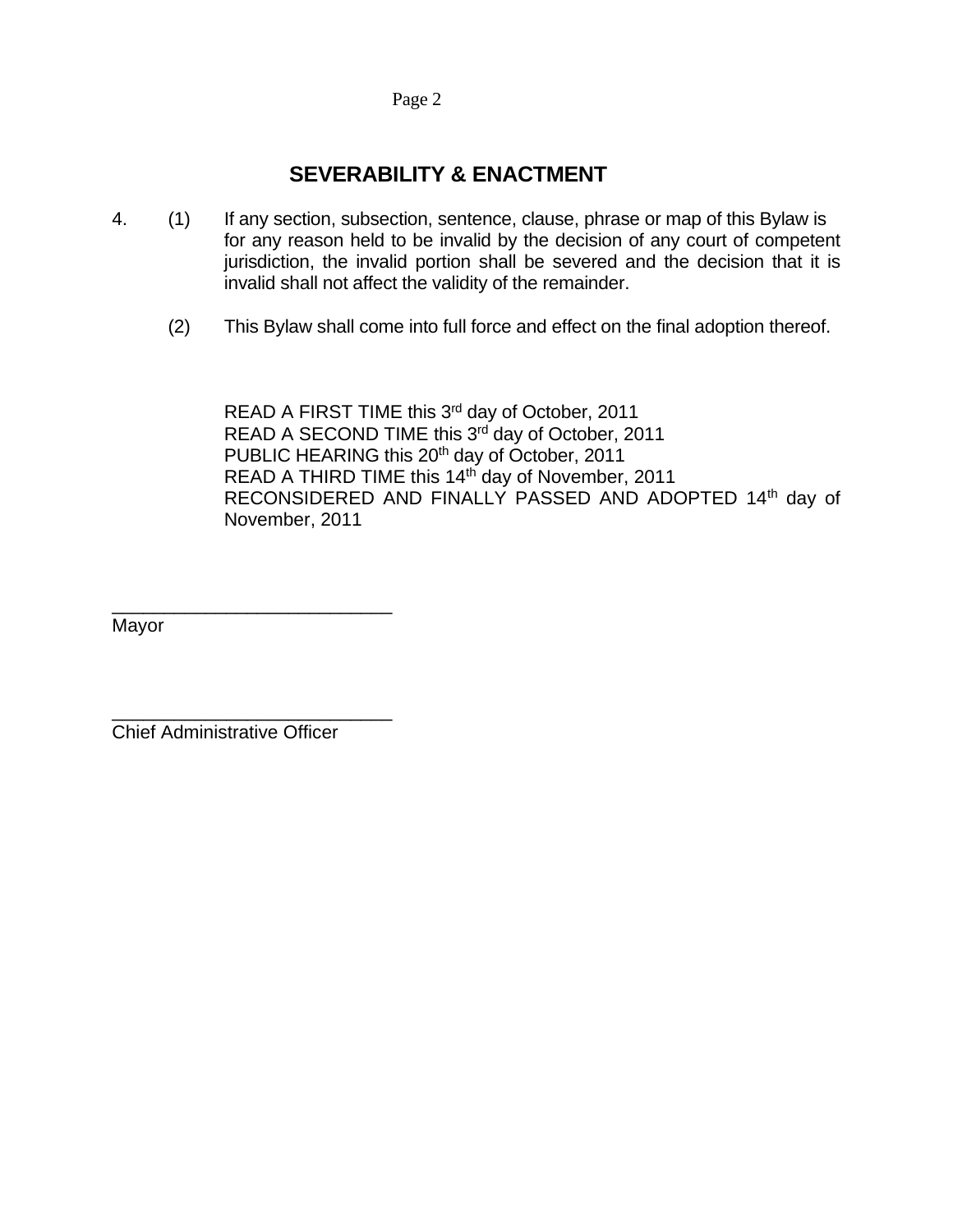#### Village of Slocan Official Community Plan Bylaw No. 616, 2011 SCHEDULE 'A' VISION, OBJECTIVES AND POLICIES

|      | <b>Table of Contents</b>                                      |  |  |  |
|------|---------------------------------------------------------------|--|--|--|
|      |                                                               |  |  |  |
|      |                                                               |  |  |  |
| 2.1  |                                                               |  |  |  |
| 2.2  |                                                               |  |  |  |
|      |                                                               |  |  |  |
| 3.1  |                                                               |  |  |  |
| 3.2  |                                                               |  |  |  |
| 3.3  |                                                               |  |  |  |
| 3.4  |                                                               |  |  |  |
| 3.5  |                                                               |  |  |  |
| 3.6  |                                                               |  |  |  |
| 3.7  |                                                               |  |  |  |
|      |                                                               |  |  |  |
|      | 5.0 GENERAL FORM & CHARACTER OF EXISTING & FUTURE LAND USE  6 |  |  |  |
| 5.1  |                                                               |  |  |  |
| 5.2  |                                                               |  |  |  |
|      |                                                               |  |  |  |
| 6.1  |                                                               |  |  |  |
| 6.2  |                                                               |  |  |  |
|      |                                                               |  |  |  |
| 7.1  |                                                               |  |  |  |
| 7.2  |                                                               |  |  |  |
|      |                                                               |  |  |  |
| 8.1  |                                                               |  |  |  |
| 8.2  |                                                               |  |  |  |
|      |                                                               |  |  |  |
| 9.1  |                                                               |  |  |  |
| 9.2  |                                                               |  |  |  |
|      |                                                               |  |  |  |
| 10.1 |                                                               |  |  |  |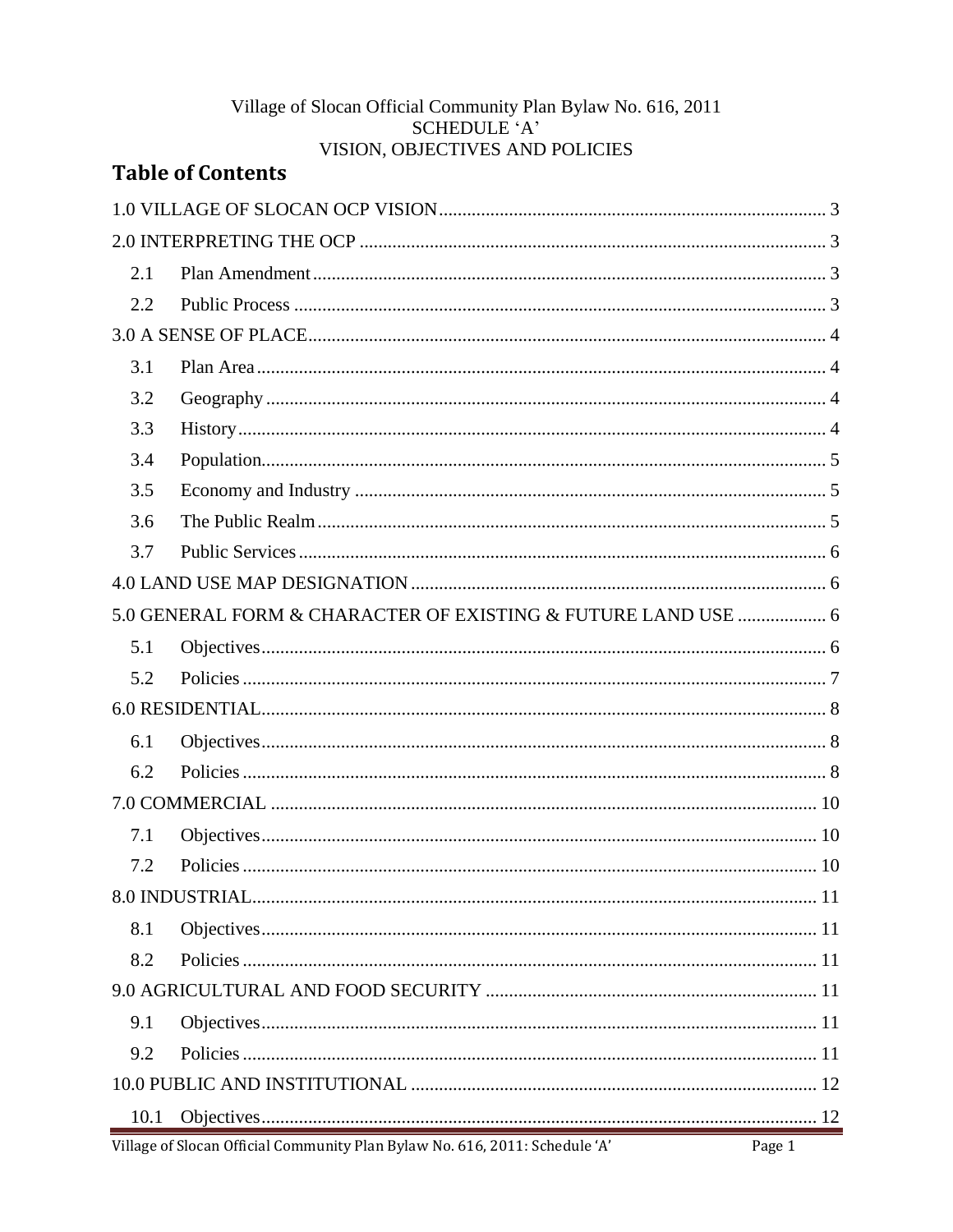| 11.1 |                                                        |  |  |
|------|--------------------------------------------------------|--|--|
| 11.2 |                                                        |  |  |
|      |                                                        |  |  |
| 12.1 |                                                        |  |  |
| 12.2 |                                                        |  |  |
|      |                                                        |  |  |
| 13.1 |                                                        |  |  |
| 13.2 |                                                        |  |  |
|      | 14.0 ENVIRONMENTALLY SENSITIVE AND HAZARDOUS AREAS  17 |  |  |
| 14.1 |                                                        |  |  |
| 14.2 |                                                        |  |  |
|      |                                                        |  |  |
| 15.1 |                                                        |  |  |
| 15.2 |                                                        |  |  |
|      |                                                        |  |  |
|      |                                                        |  |  |
|      |                                                        |  |  |
| 18.1 |                                                        |  |  |
| 18.2 |                                                        |  |  |
| 18.3 |                                                        |  |  |
|      |                                                        |  |  |
| 19.1 |                                                        |  |  |
| 19.2 |                                                        |  |  |
| 19.3 |                                                        |  |  |
| 19.4 |                                                        |  |  |
| 19.5 |                                                        |  |  |
| 20.0 |                                                        |  |  |
|      |                                                        |  |  |
|      |                                                        |  |  |
|      |                                                        |  |  |
|      |                                                        |  |  |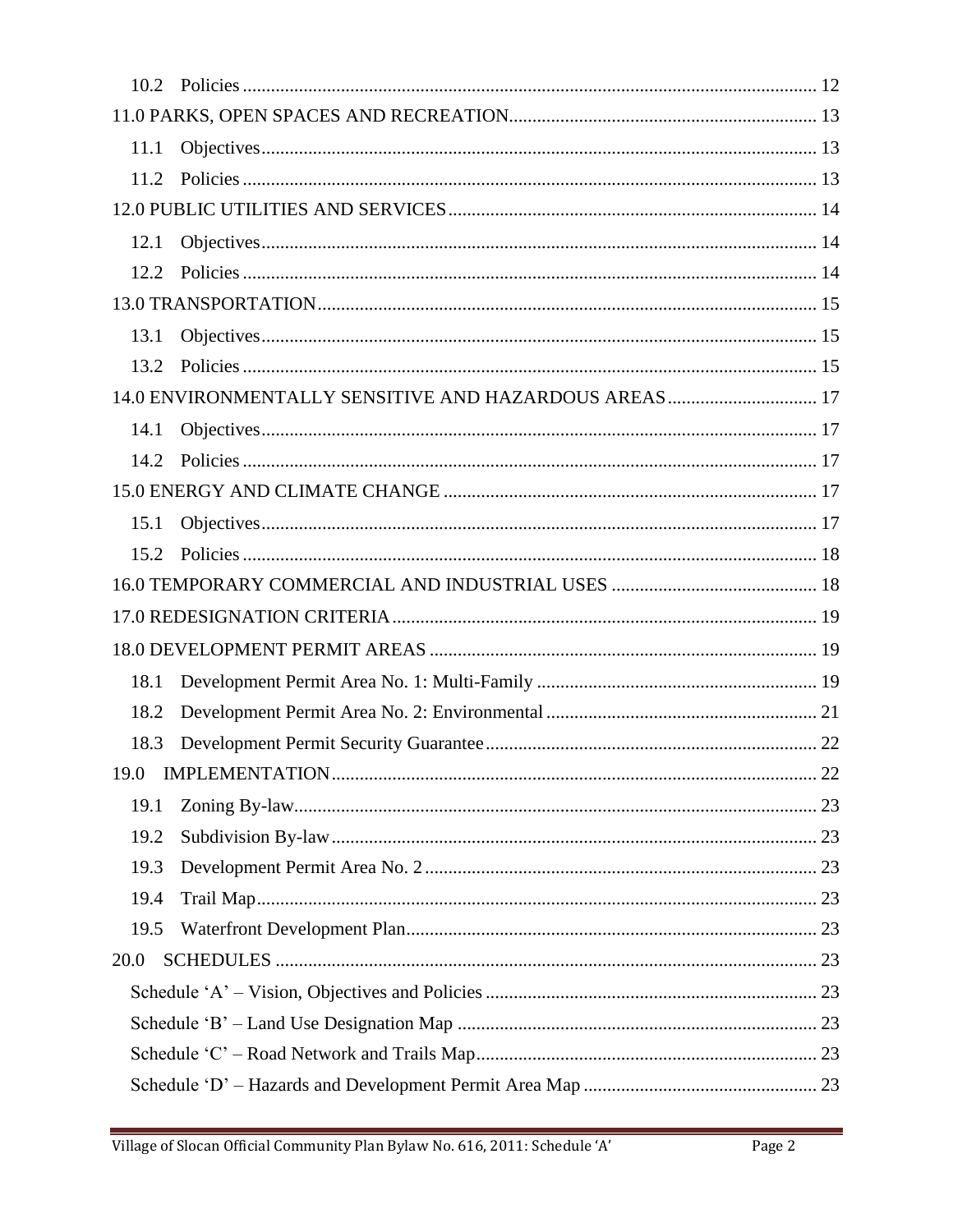## <span id="page-6-0"></span>**1.0 VILLAGE OF SLOCAN OCP VISION**

The Village of Slocan is a welcoming, strong community of diverse people who take pride in the beauty of the village, pristine surroundings and harmonious existence with the natural environment. The Village of Slocan offers opportunities for a balanced, active and varied lifestyle. Housing, recreation, public services, amenities, community activities and events are affordable, accessible, inclusive and intergenerational.

The vision for the Village of Slocan includes:

- a) A safe community;
- b) Pride in the aesthetics of the Village;
- c) A compact commercial core;
- d) A vibrant and beautiful Lakeshore; and
- e) A range of health and community services.

## <span id="page-6-1"></span>**2.0 INTERPRETING THE OCP**

The final interpretation as to the precise location of boundaries of any designation or symbol contained in the map schedules, except for development permit designations, shall be legally defined by the Village of Slocan land use bylaws enacted over time or by site survey as required.

## <span id="page-6-2"></span>*2.1 Plan Amendment*

Future changes in circumstance, attitude, technology or legislation may prompt the desire to consider amendments or revisions to the Plan. This can take the form of applications for plan amendments initiated by an application from a private property owner or through an initiative of the Village Council.

The Plan should be reviewed from time to time in order to assess its overall relevance to the Village of Slocan. The Village will initiate a process for citizens to provide comments on the Official Community Plan and these comments will be accumulated and reviewed by the Village Council prior to a comprehensive Plan review.

## <span id="page-6-3"></span>*2.2 Public Process*

The review of the Village of Slocan OCP involved public consultation and background research. A survey was distributed throughout Slocan in June 2011 that addressed the Vision of Slocan, top priorities for Slocan and opinions on Slocan objectives concerning: economic development, transportation, housing, commerce, industry, institutional facilities, agriculture, public utilities, climate change and development permit areas. Resident survey responses were used to update the 1987 Slocan OCP objectives and policies.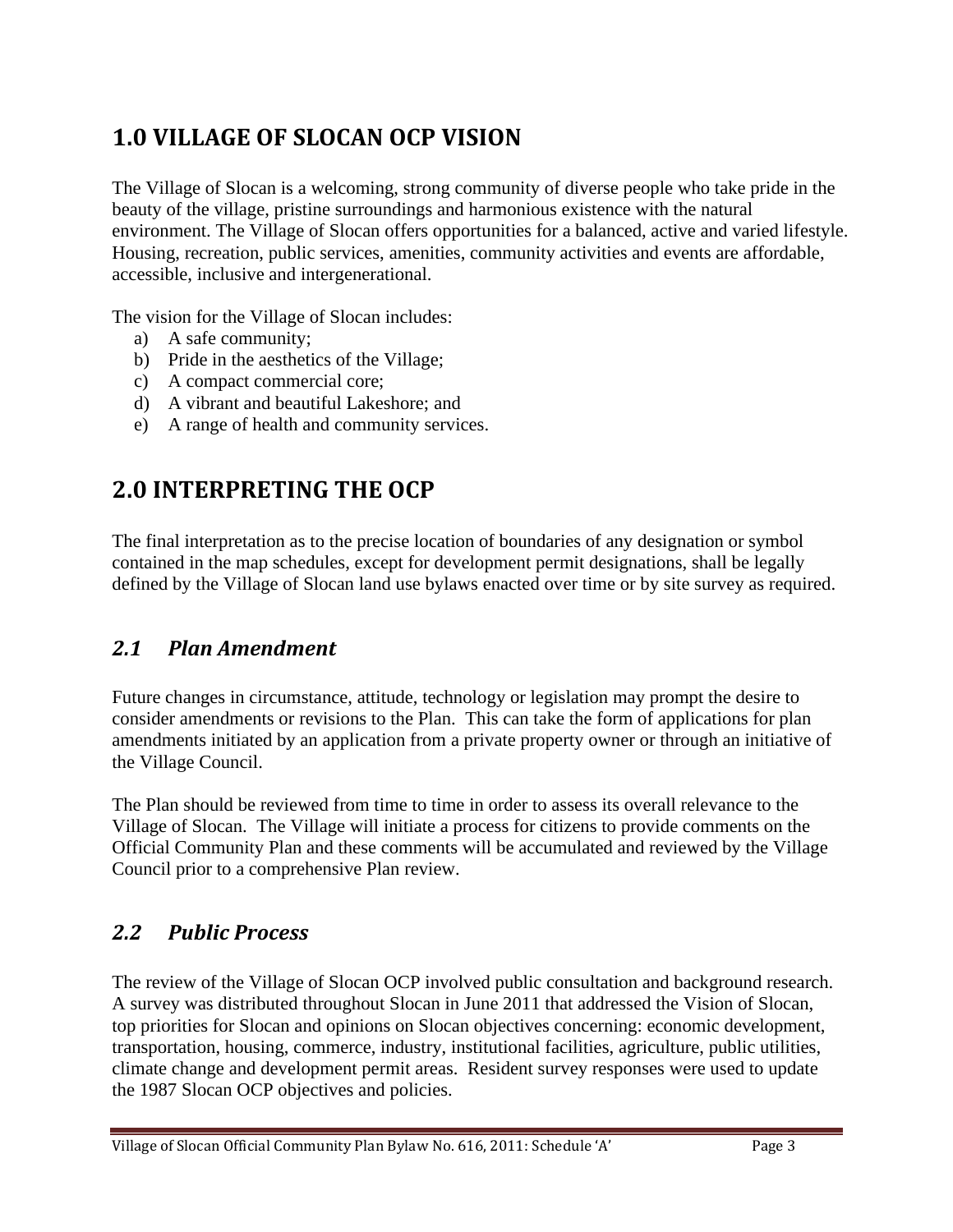The OCP Review Advisory Committee met regularly throughout the OCP review time period. A public open house and input gathering session was held with students of WE Graham School and the general public on June 1, 2011. Students of WE Graham School assisted in the documentation of the OCP Review with a video project. A community review of survey data was hosted by the Village on July 25, 2011.

The draft OCP was referred to the public agencies of Regional District of Central Kootenay; School District No. 8 – Kootenay Lake; Interior Health Authority; Ministry of Transportation and Infrastructure; Ministry of Environment; Ministry of Forests, Lands and Natural Resource Operations; Ministry of Energy and Mines; Federal Department of Fisheries and Oceans; BC Transit; Ktunaxa Nation; Village of Silverton; Village of New Denver; and WE Graham Community Service Society and the OCP Review Advisory Committee in September 2011.

## <span id="page-7-0"></span>**3.0 A SENSE OF PLACE**

## <span id="page-7-1"></span>*3.1 Plan Area*

The plan area for the Village of Slocan Official Community Plan is the entire Village of Slocan and is bounded by the Village boundaries.

#### <span id="page-7-2"></span>*3.2 Geography*

The Village of Slocan is a small, peaceful community situated in the Slocan Valley of British Columbia at the south end of Slocan Lake at its conjunction with the Slocan River. The neighbouring villages of Silverton and New Denver are situated approximately 30 km to the north and also along the shores of Slocan Lake. The Village of Slocan is within the Regional District of Central Kootenay (RDCK) and surrounded by Electoral Area 'H' – The Slocan Valley. Slocan is 70 km northwest of Nelson, the nearest medium-sized centre, is also 70 km north of Castlegar where the nearest regional airport is located and is 80 km southeast of the small centre of Nakusp. The Village is compact with a flat, walkable topography. It is about 0.75 square kilometers in area and is the gateway to Valhalla Provincial Park, situated to the northwest and directly across the Slocan Lake.

## <span id="page-7-3"></span>*3.3 History*

Slocan is an area that was known by First Nations peoples prior to European settlement. In 1891, Slocan City town site was staked at the lower end of Slocan Lake during the boom days of ore mining. The site was conveniently close to three principle ore producing areas. Silver was the initial draw for the miners and their families. Logging and saw mill operations soon followed, supported by banks, hotels, hospitals and other amenities. The population of Slocan peaked at 1500 residents in the late 1800's. Slocan became a city in 1901.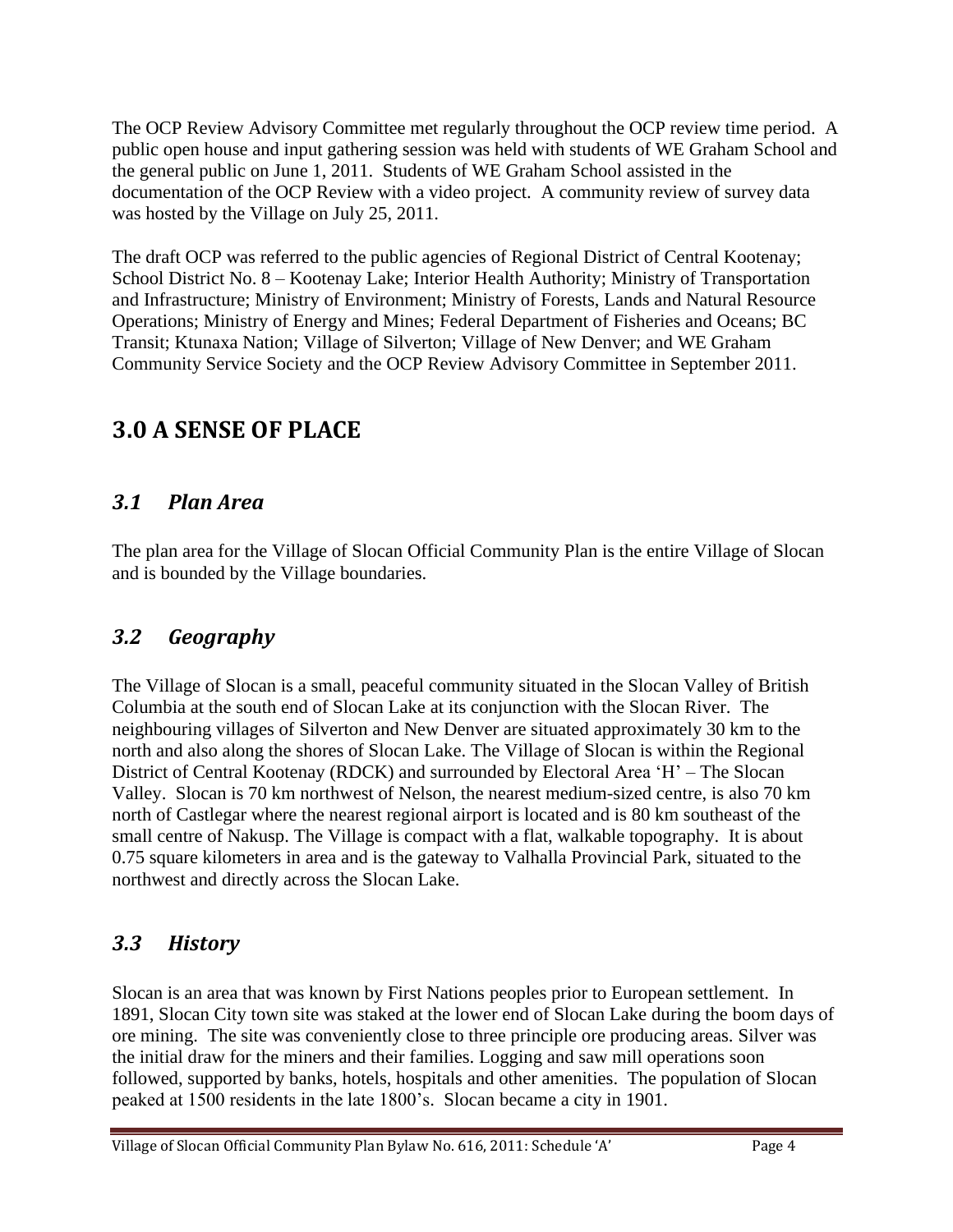Slocan's population declined throughout the early 1900's due to the closure of mines and a lumber mill, largely as a result of worker unionization and weakening ore and lumber prices. By 1920, Slocan's population was 250 and passenger trains had stopped scheduled service. Slocan was reincorporated as a Village in 1958.

In the latter half of the  $20<sup>th</sup>$  century, Slocan developed as a small town of 300 people with an economy based on forestry, home-based businesses and as a gateway to the Valhallas. Efforts have been made to diversify the economic base. Slocan attracts residents looking for the small town lifestyle and natural/community amenities.

## <span id="page-8-0"></span>*3.4 Population*

2006 Canada Census figures determine the Village of Slocan population at 314, a minus 6.5% change from 2001. Population is now estimated to be growing and in 2010, BC Stats determined the Village population at 397 with the age of residents concentrated in the 45 to 64 year range. There are 146 occupied private dwellings in Slocan.

## <span id="page-8-1"></span>*3.5 Economy and Industry*

The economy of Slocan has traditionally been dependent on mining and forestry. A sawmill was established within the Village of Slocan on the shores of Slocan Lake in the 1960's. Over the past decade the mill has operated intermittently and otherwise the Village has no major industry. Economic activity relies on services and home based business.

According to BC Stats, 2008 Average Income in Slocan is recorded as \$23,839, 58% of average income in BC.

## <span id="page-8-2"></span>*3.6 The Public Realm*

The Village of Slocan owns 14 ha of land within the municipal boundary. Recreation and parkland area include the Beach, Dock, Ball Field, Curling Club, Skate Park, and Kiddie Park. Just outside the Village boundary, the Village owns a campground and a cemetery.

The Village topography is flat with Rails to Trails pathway bordering the Slocan River. Though Slocan is very suitable to walking and cycling, building spacing and road widths of Village streets create an illusion of non-pedestrian scale.

Institutional properties in Slocan are public, semi-public and non-profit in use. Main institutional and community use buildings are Village Hall and Public Works Yard, WE Graham Community School and Community Services Society, the Wellness Centre and Silvery Slocan Hall. There are 2 religious institutions, St. Andrews Presbyterian Church and St. Mary's Catholic Church located in Slocan.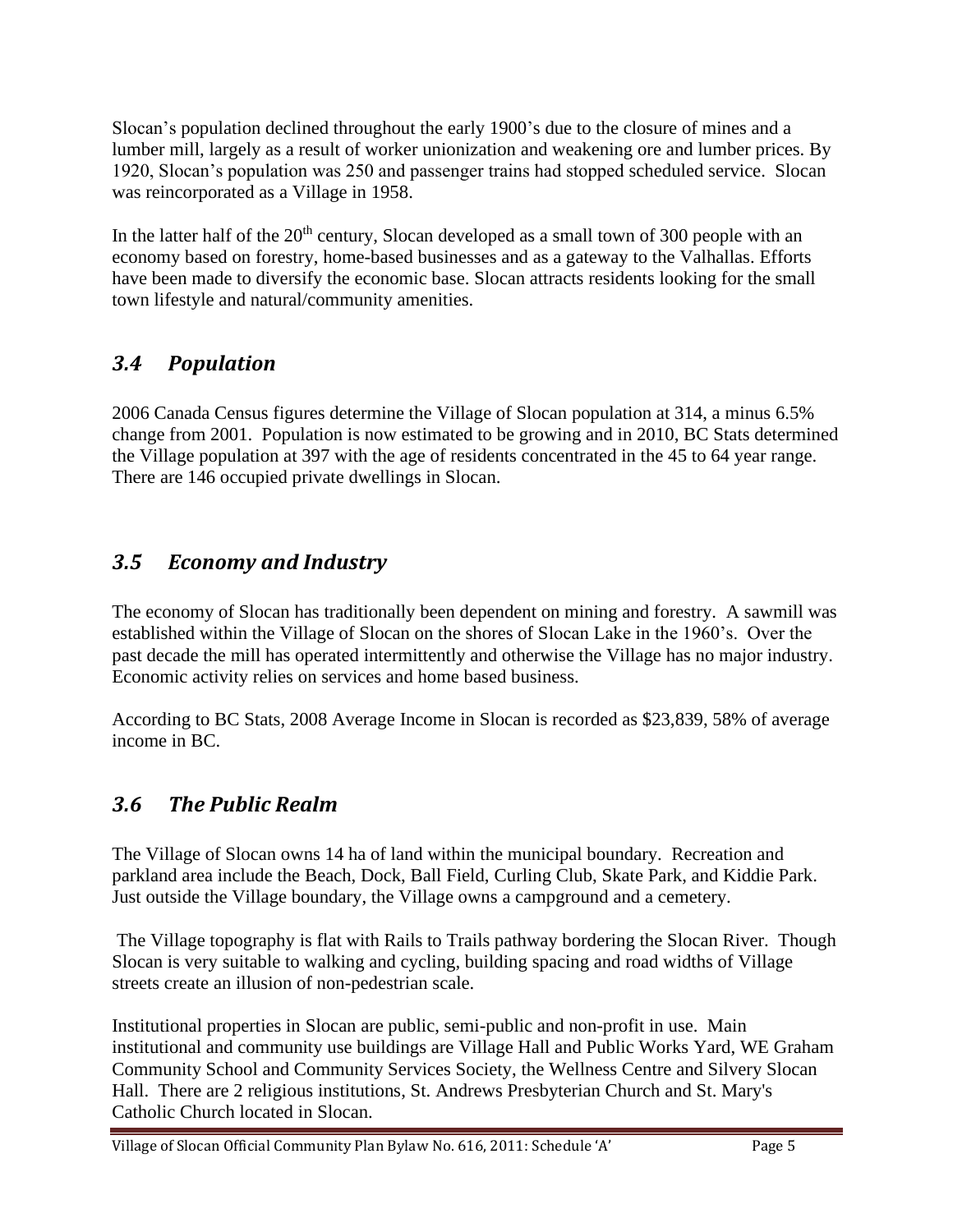## <span id="page-9-0"></span>*3.7 Public Services*

The Village of Slocan owns and operates a municipal water utility where water is sourced from the Valhalla Park. Water supply is adequate for current demand.

All occupied properties in Slocan are serviced by individual septic systems.

The Village of Slocan owns and operates the Wellness Centre. The Slocan Fire Department is jointly operated with the Regional District of Central Kootenay.

The Regional District of Central Kootenay waste transfer facility is located just outside the Village boundary at the south end of Harold Street.

## <span id="page-9-1"></span>**4.0 LAND USE MAP DESIGNATION**

The future use and development of land within the Village of Slocan shall be consistent with the overall pattern of land use depicted on Schedule 'B' – Land Use Designation Map, based on the following land use designations:

- R-1 Single and Two-Family Residential
- R-2 Special Residential
- R-3 Multi-Family Residential
- C-1 Highway Commercial
- C-2 Core Commercial
- C-3 General Commercial
- SD Special Development
- M Industrial
- P Parks, Open Space and Institutional

The general types of uses encouraged in each land use designation are explained in subsequent sections of this bylaw.

Council recognizes that some existing land uses do not conform to the designations shown on Schedule 'B' – Land Use Designation Map. The intent of Council is not to change the use of this land in the immediate future, but to illustrate the preferred pattern of land use as redevelopment occurs while this Official Community Plan is in force.

## <span id="page-9-2"></span>**5.0 GENERAL FORM & CHARACTER OF EXISTING & FUTURE LAND USE**

#### <span id="page-9-3"></span>*5.1 Objectives*

5.1.1 Encourage a land use pattern that provides for the health, safety, convenience and enjoyment of residents and visitors, while striving to recognize existing land use patterns and minimize future land use conflicts.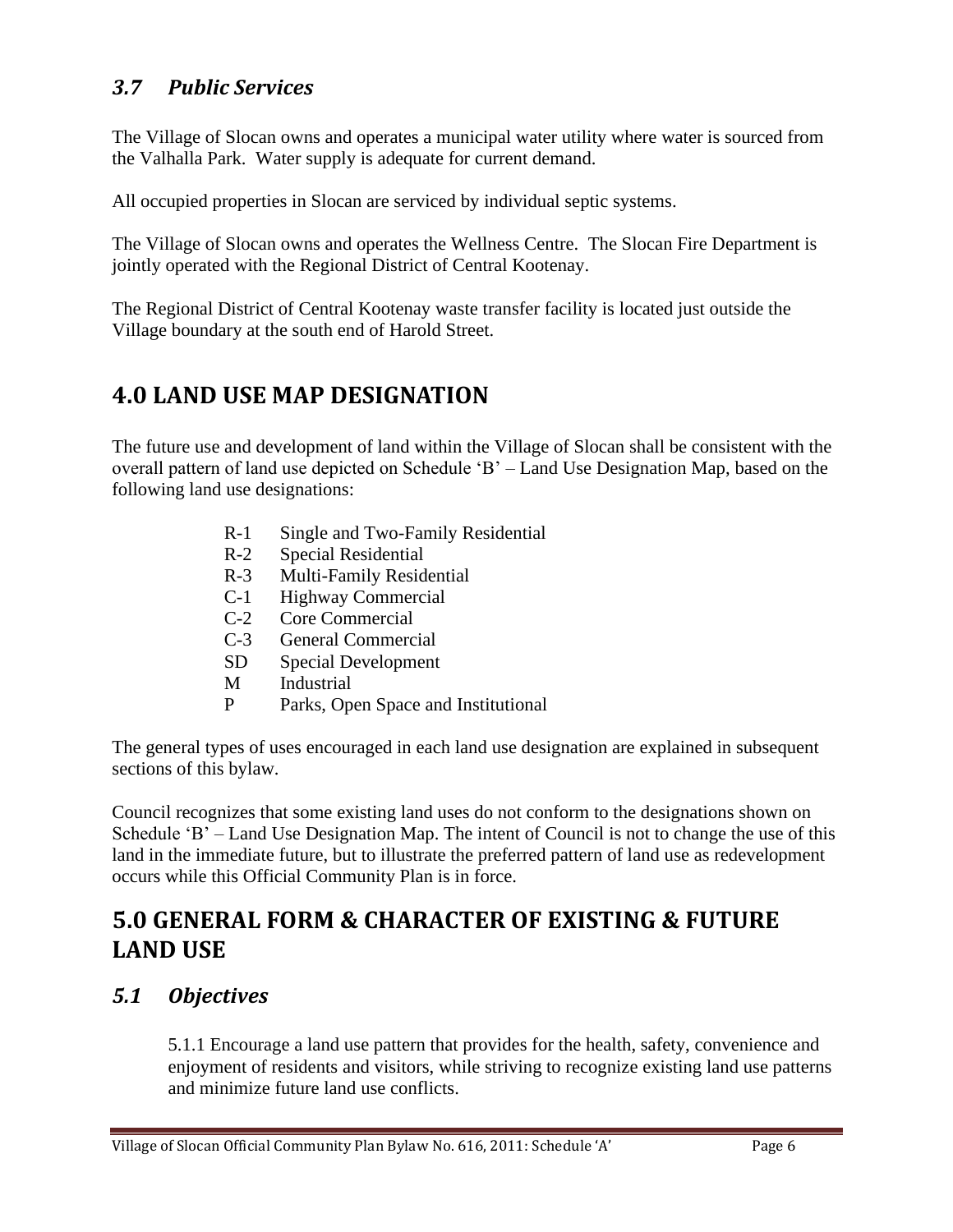5.1.2 Encourage smart growth principle policies.

5.1.3 Encourage public agencies and the public to minimize interface fire hazard.

5.1.4 Consider Village involvement in the comprehensive management plan for Slocan Lake.

5.1.5 Encourage a local action plan towards a sustainable society and adaption to the effects of climate change.

5.1.6 Encourage a compact, visually appealing, commercial core that provides a range of goods and services.

5.1.7 Support an Age Friendly Community by promoting Age-Friendly Features in the development and maintenance of all Village facilities, services and communication to support all citizens to maintain active, healthy and productive lives.

## <span id="page-10-0"></span>*5.2 Policies*

5.2.1 Generally direct new single family residential development to existing residential areas.

5.2.2 Generally direct new multiple family residential use to areas designated as multifamily residential and in areas near services, the school and in areas where conflicts with other uses will be minimized.

5.2.3 Generally direct commercial uses to the commercial core centered on Harold Street.

5.2.4 Recognize the location of existing public and institutional uses.

5.2.5 Maintain parks and open space along the Slocan Lake and River waterfront, along Springer Creek, and in Expo Park.

5.2.6 In the event the mill is closed permanently, allow for re-development of the mill site to non-industrial land uses subject to a public planning process and rezoning application.

5.2.7 Ensure that the general form of new development is compatible with the quiet, small town and natural character of Slocan.

5.2.8 Support the following smart growth principle policies:

5.2.8.1 Preserve open spaces, natural beauty and environmentally sensitive areas;

5.2.8.2 Support new development where existing infrastructure has capacity to service the development before considering the construction of new infrastructure.

5.2.8.3 Provide opportunities for walking, cycling and non-motorized boating as alternatives to carbon-fuel based transportation.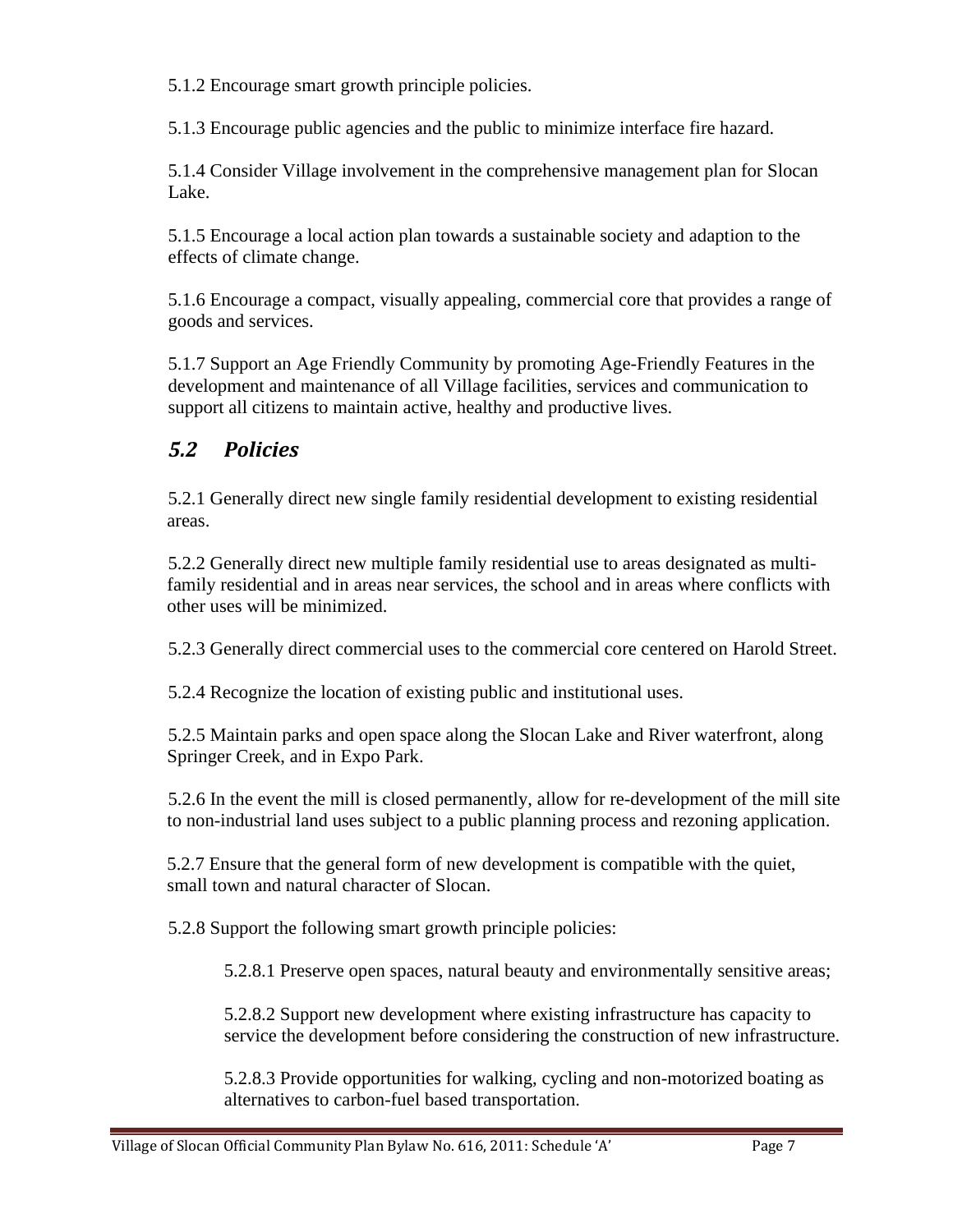5.2.8.4 Promote new development or redevelopment that shall strive to be sustainable and sympathetic to the character of the community.

5.2.8.5 Ensure new and redevelopment uses green technology where possible.

5.2.8.6 Encourage land use that promotes local food security.

5.2.8.7 Promote accessible building design and siting.

5.2.9 Ensure that inclusivity and accessibility for all ages and abilities are considered in the planning, design and maintenance of buildings, parks and the public realm.

5.2.10 Review domestic and farm animal regulations within Slocan regularly and respond to community need.

5.2.11 Provide information and educational opportunities for interface fire hazards to property owners and visitors.

5.2.12 Work with other levels of government and agencies to respect the comprehensive management plan for Slocan Lake to ensure protection of the water quality of the lake for fisheries.

5.2.13 Encourage that citizens be active in community life and decision making.

## <span id="page-11-0"></span>**6.0 RESIDENTIAL**

#### <span id="page-11-1"></span>*6.1 Objectives*

6.1.1 Preserve and enhance the residential land uses in Slocan by facilitating a choice of housing types.

6.1.2 Protect residential areas from incompatible non-residential uses.

6.1.3 Establish appropriate density standards.

6.1.4 Facilitate a diversity of residential homes that are able to accommodate a wide range of socio-economic, age and disability groups.

#### <span id="page-11-2"></span>*6.2 Policies*

6.2.1 Single family residential land uses including single family homes, duplexes, homes with one suite, homes with one secondary residential building, home based businesses, and bed and breakfast establishments shall locate in the "R-1" Single and Two-Family Residential Designation Schedule 'B' – Land Use Designation Map.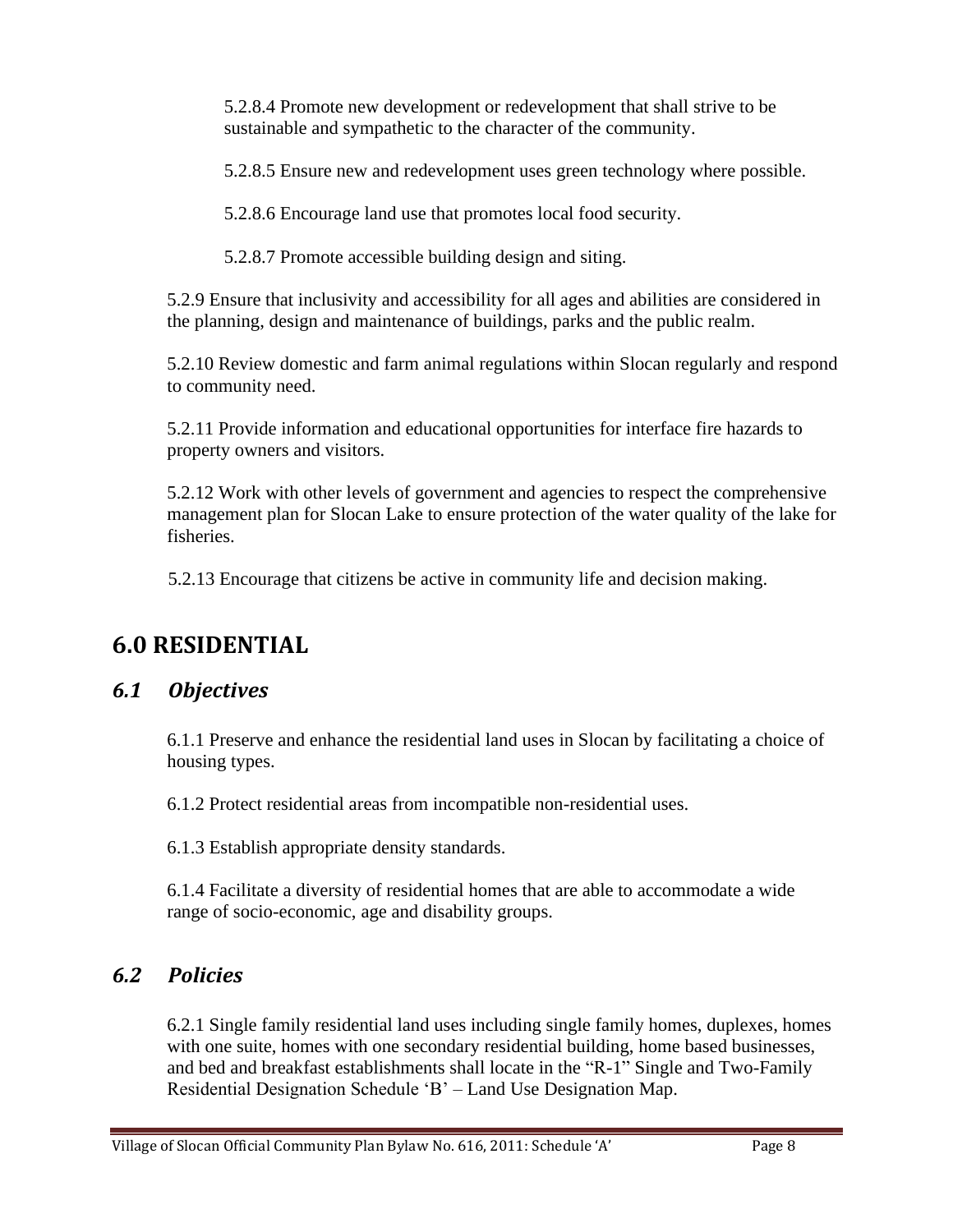6.2.2 Mobile home residential land uses shall locate in the "R-2" Special Residential Designation Schedule 'B' – Land Use Designation Map.

6.2.3 Multi-family residential land uses including townhouses, row houses, cluster housing, senior's homes, workforce housing, affordable housing, home based businesses, and bed and breakfast establishments shall locate in the "R-3" Multi-Family Residential Designation Schedule 'B' – Land Use Designation Map.

6.2.4 New Multi-Family development to be directed to areas near services, near the school and in areas where conflicts with other uses will be minimized and subject to a zoning amendment.

6.2.5 Consideration for re-development of the mill site located in the "SD" Special Development Designation Schedule 'B' – Land Use Designation Map shall be limited to non-industrial land uses, that may include residential, and subject to a public planning process and rezoning application.

6.2.6 All new residential development shall be connected to the municipal water system at the developer's expense.

6.2.7 Encourage residential infill development on existing vacant single family residential lots, provided soil conditions can accommodate on-site sewage disposal.

6.2.8 Encourage multi-family housing catering to seniors, low income residents and renters in areas where conflicts with other uses will be minimized.

6.2.9 Consideration of multi-family housing and mobile home parks shall be given subject to a rezoning amendment and by considering accessibility, internal circulation, off-street parking, recreation space, and landscaping.

6.2.10 Allow residential uses within the commercial core area that are secondary to or combined with commercial operations.

6.2.11 Permit a range of home based businesses that do not interfere with the quiet enjoyment of neighbouring homes in residential areas.

6.2.12 Residents are encouraged to maintain and improve the appearance and condition of residential buildings and to remove or improve derelict outbuildings.

6.2.13 Encourage green and eco-friendly building practices, in the construction, maintenance and servicing of residential developments.

6.2.14 Encourage FireSmart standards for new residential development in wild land urban interface areas.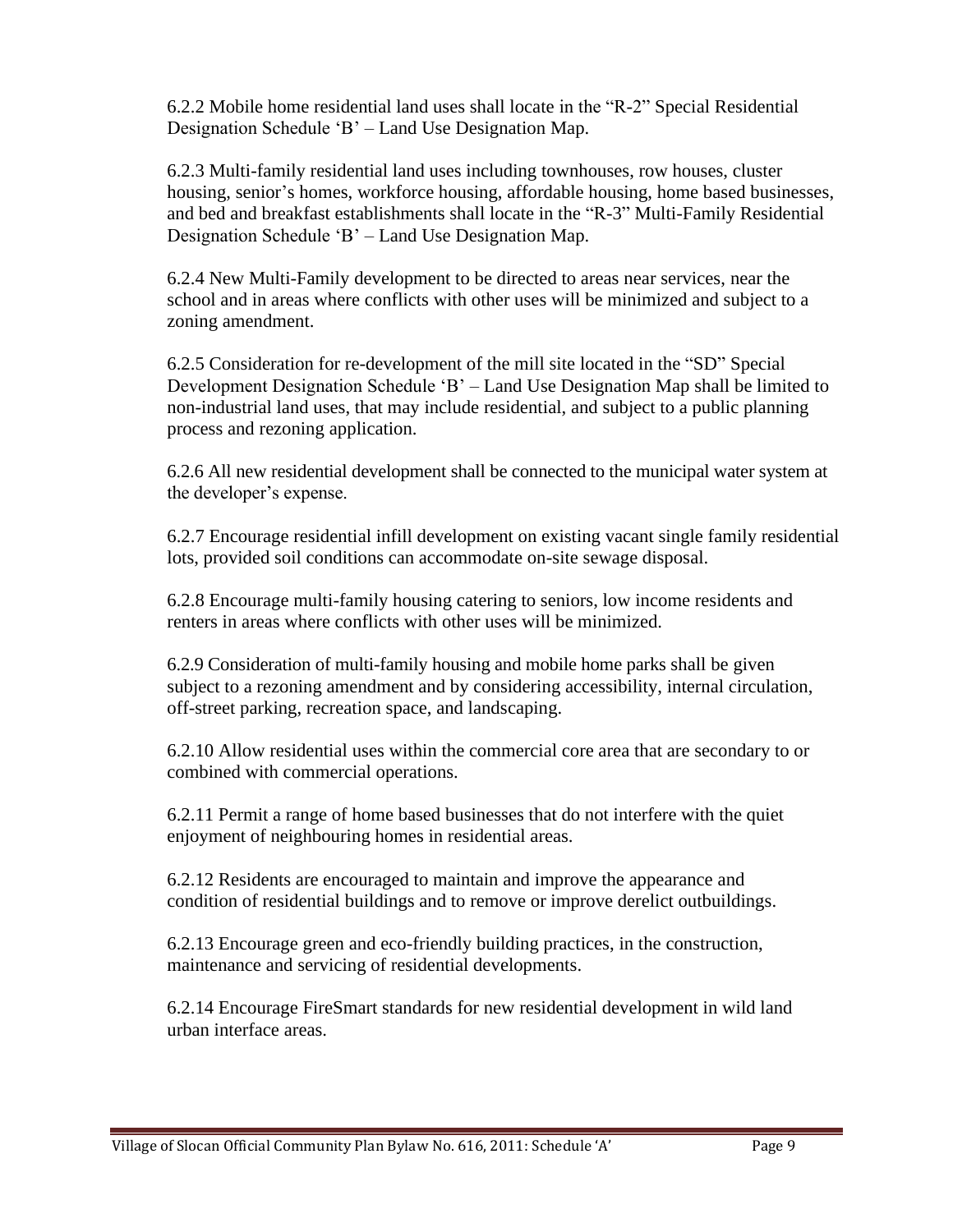## <span id="page-13-0"></span>**7.0 COMMERCIAL**

## <span id="page-13-1"></span>*7.1 Objectives*

7.1.1 Encourage new economic development to locate in Slocan.

7.1.2 Encourage retention and expansion of existing businesses and services in Slocan.

7.1.3 Encourage the development of a compact, visually appealing commercial core that will function as a focal point for the community.

7.1.4 Facilitate the provision of highway-related commercial services.

#### <span id="page-13-2"></span>*7.2 Policies*

7.2.1 Commercial uses, including general commercial and highway commercial, shall locate in the appropriate "C-1" Highway Commercial, "C-2" Core Commercial, or "C-3" General Commercial Designations Schedule 'B' – Land Use Designation Map.

7.2.2 Commercial enterprises of eco-tourism operations, tourist accommodation and home-based business that do not interfere with the quiet enjoyment of neighbouring residential homes are encouraged in Slocan.

7.2.3 Economic Development compatible with the resources of the Village and region shall be pursued by participation in the Slocan, New Denver, Silverton and Electoral Area 'H' Economic Development Commission of the Regional District of Central Kootenay.

7.2.4 Upon request from residents living in Electoral Area 'H' adjacent to the Village of Slocan, consideration will be given to a municipal boundary expansion to meet utility servicing needs.

7.2.5 Promote the development of a Village Centre through the encouragement of core commercial development in the Harold Street Core Commercial Area.

7.2.6 Encourage infill of the commercial core by directing the development of commercial and professional services to existing vacant lots in the core.

7.2.7 In the commercial core, permit and encourage mixed use development consisting of secondary residential premises while ensuring street frontage is reserved for commercial uses.

7.2.8 Limit highway commercial development to the southern portion of Slocan Street and areas with easy access to the Highway.

7.2.9 Consider future commercial development along the Lake Shore that is limited to quiet and clean water related enterprises and subject to a public planning process and rezoning application.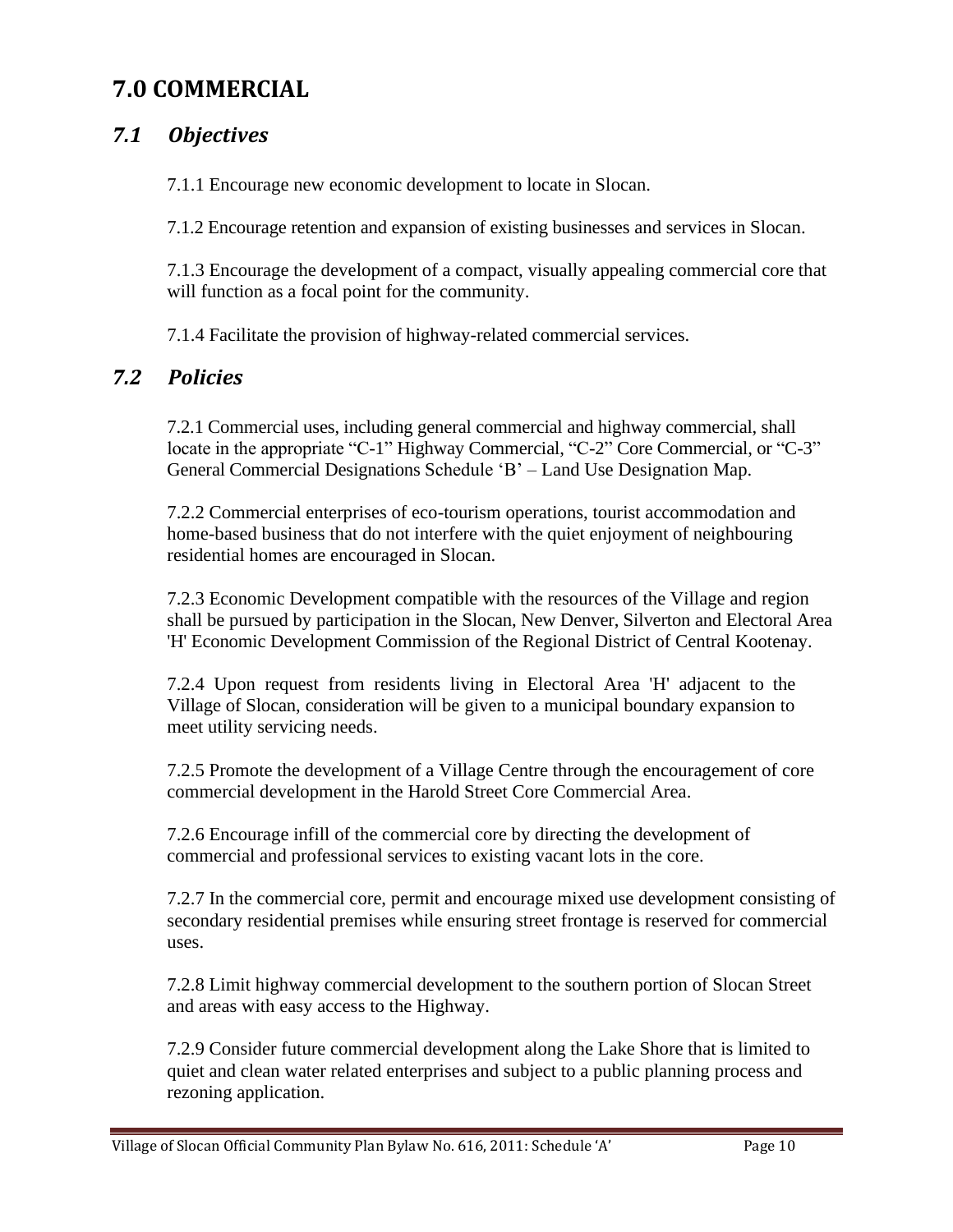#### <span id="page-14-0"></span>**8.0 INDUSTRIAL (Section 8.0, OCP AMENDMENT BYLAW No. 658, 2017)**

#### <span id="page-14-1"></span>*8.1 Objectives*

- 8.1.1 Encourage a limited range of light industrial uses to locate in Slocan.
- 8.1.2 As the Springer Creek Forest Products Mill has been closed permanently, support the long term site redevelopment to non-industrial uses.

### <span id="page-14-2"></span>*8.2 Policies*

- 8.2.1 Industrial uses shall locate in the appropriate "M" Industrial Designation on Schedule 'B' Land Use Designation Map.
- 8.2.2 The operation of a mill and related uses, may return to operate in the "SD" Special Development Designation on Schedule 'B' Land Use Designation Map.
- 8.2.3 "SD" Special Development Designation on Schedule 'B' Land Use Designation Map is defined as an area that will support mill operations and will allow for the future redevelopment of the area to a combination of residential, park, possible limited commercial and/or non-industrial land uses, subject to a public planning process and rezoning application.
- 8.2.4 Encourage light industrial uses and home based businesses that are environmentally friendly and do not emit excessive odour, pollution or noise.
- 8.2.5 Acknowledge that the Village does not contain sand and gravel deposits that are suitable for future sand and gravel extraction.

## <span id="page-14-3"></span>**9.0 AGRICULTURAL AND FOOD SECURITY**

## <span id="page-14-4"></span>*9.1 Objectives*

- 9.1.1 Support small-scale food growing and food production activities in Slocan.
- 9.1.2 Encourage bear awareness activities.

#### <span id="page-14-5"></span>*9.2 Policies*

9.2.1 Permit a range of personal use gardens and home based business food growing enterprises that do not interfere with the quiet enjoyment of neighbouring homes in residential areas.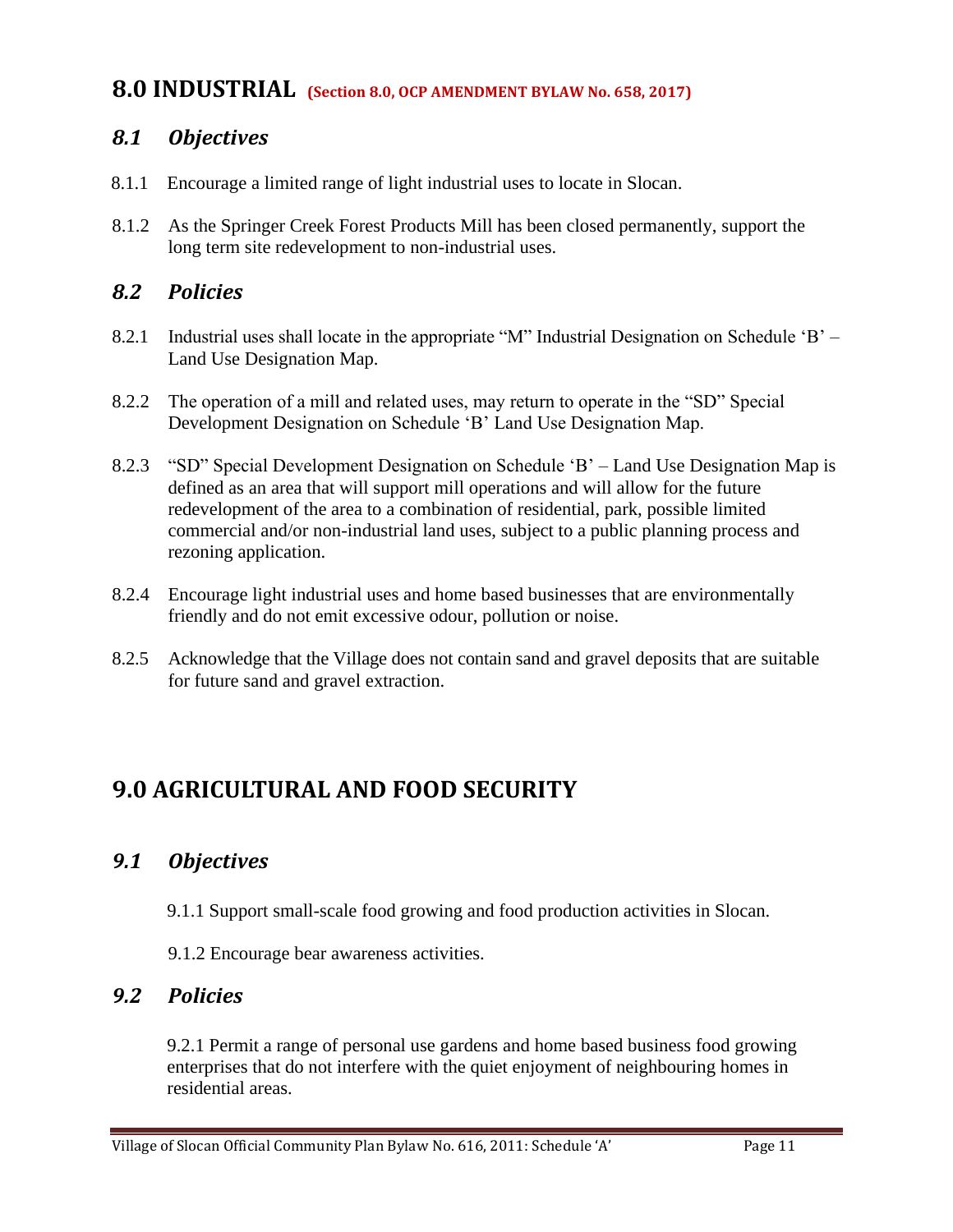9.2.2 Support the development of community gardens and greenhouses on public land.

9.2.3 Support establishment and operation of local farmer's market.

9.2.4 Investigate the keeping of chickens for personal use in residential areas, with restrictions, and subject to meeting zoning and building bylaw parameters.

9.2.5 Develop a food security policy in order to ensure continuous and affordable food supply to all citizens, especially in the event of Village emergency.

9.2.6 Provide information and educational activities for bear awareness to Slocan and surroundings.

## <span id="page-15-0"></span>**10.0 PUBLIC AND INSTITUTIONAL**

## <span id="page-15-1"></span>*10.1 Objectives*

10.1.1 Recognize, retain and improve existing public and institutional uses and direct future public and institutional uses to locations where they best serve the needs of Slocan and surrounding area.

10.1.2 Actively encourage the development of and the preservation of health care establishments able to serve the increasing senior population, those with disabilities and the general public.

## <span id="page-15-2"></span>*10.2 Policies*

10.2.1 Public and institutional uses, including health care, education, recreation, public administration, senior's housing, public service and government facilities shall locate in the "P" Parks, Open Space and Institutional Designation on Schedule 'B' – Land Use Designation Map.

10.2.2 Collaborate with School District to ensure mutual and maximum use of all public recreational facilities.

10.2.3 Support the long term presence of existing public heritage buildings and sites.

10.2.4 Consider construction of additional accessible public washrooms.

10.2.5 Promote accessible building design and siting.

10.2.6 Construct new institutional buildings to be energy efficient and to green building construction standards.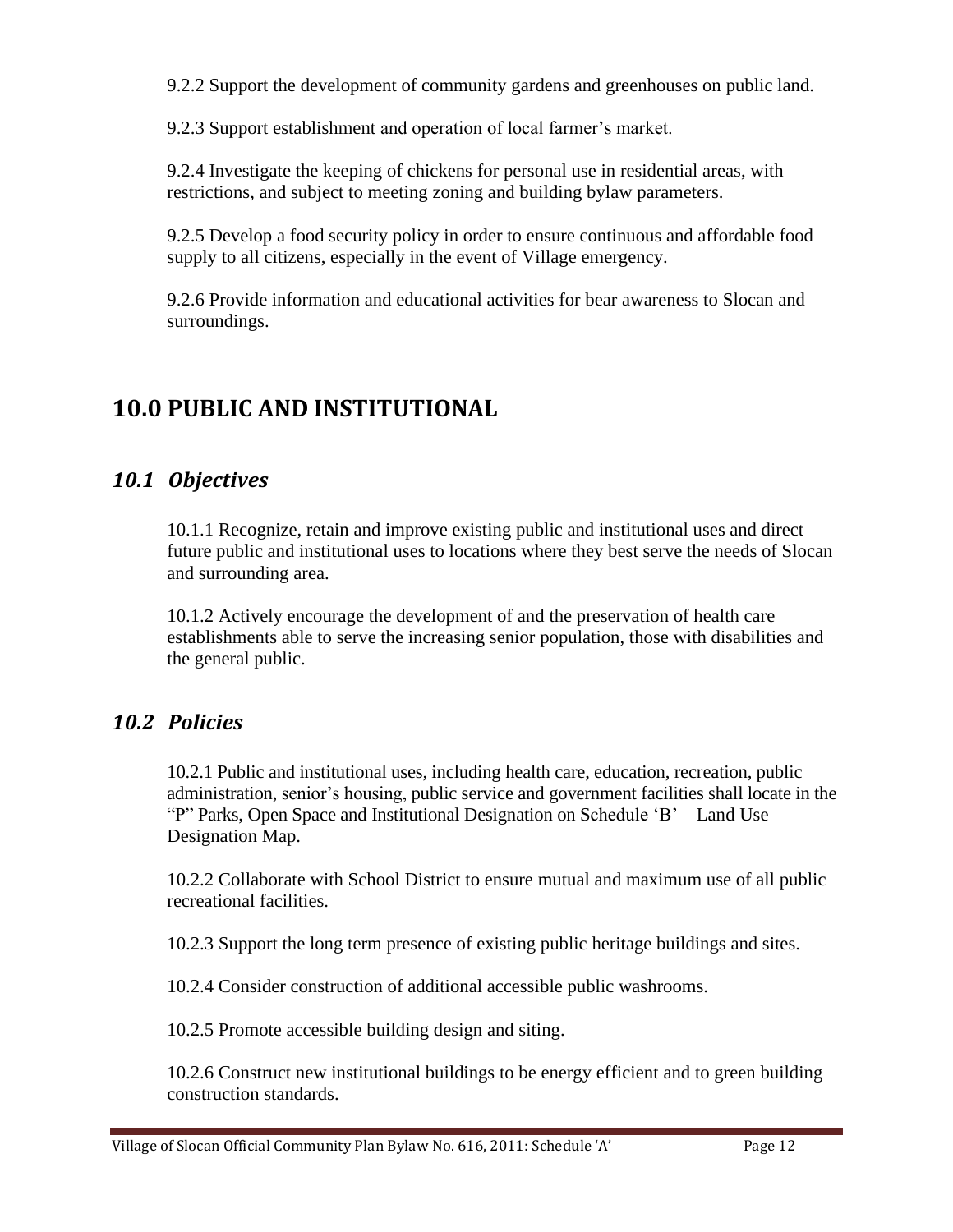## <span id="page-16-0"></span>**11.0 PARKS, OPEN SPACES AND RECREATION**

### <span id="page-16-1"></span>*11.1 Objectives*

11.1.1 Recognize, retain and improve existing parkland, open space, trails and recreation facilities.

11.1.2 Ensure facilities and other amenities provided by the Village take into consideration the ability of all members of the community to access and enjoy them.

11.1.3 Encourage the creation of a regional strategy to develop and maintain regional parks and trails that encourage active living for residents and tourist alike.

11.1.4 Encourage the establishment of a Waterfront Development Plan.

#### <span id="page-16-2"></span>*11.2 Policies*

11.2.1 Parks, open space and recreation uses, including playing fields, beaches, playgrounds, public parks, rails to trails, and waterfront areas, shall have "P" Parks, Open Space and Institutional Designation on Schedule 'B' – Land Use Designation Map.

11.2.2 Establish, improve and maintain a system of trails to augment Rails to Trails and to update Schedule 'C' – Road Network and Trails Map.

11.2.3 Investigate the designation of the old highway as a recreational trail.

11.2.4 Preserve the lakefront and riverfront areas for park and public use.

11.2.5 Work with senior levels of Government to ensure that Crown Land decisions are made in a sustainable manner, in cooperation with local residents, and do not negatively impact local communities.

11.2.6 In the event the mill is closed permanently, the Village will consider seeking foreshore rights to all Lakefront waters within the Village boundaries.

11.2.7 Promote the use of public parks for community celebrations, festivals and gatherings.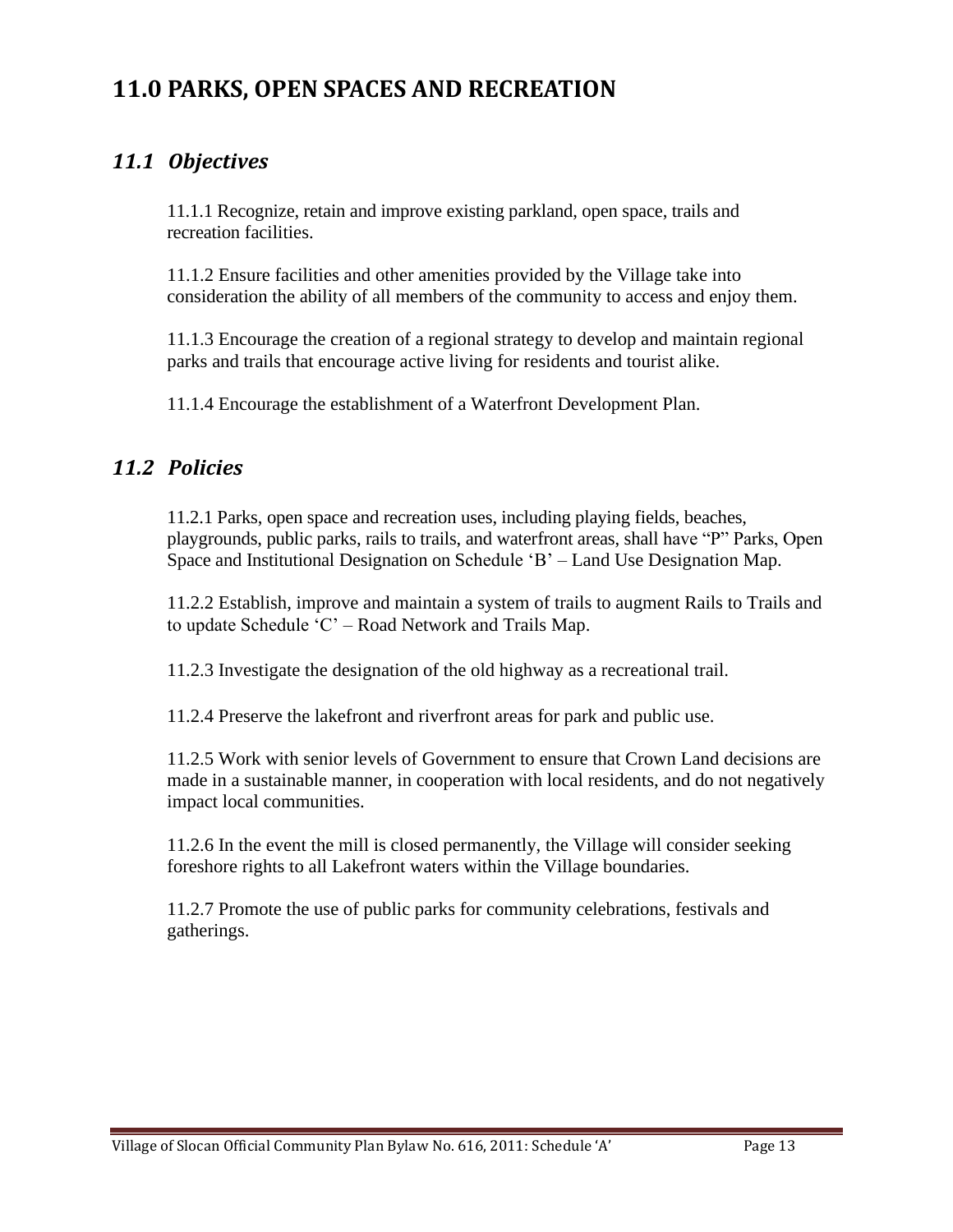11.2.8 Pursue upgrade of existing Village parks and recreation facilities when financially possible and when demand warrants.

11.2.9 Waterfront recreation uses shall be considered for the surface of the water and for the foreshore including commercial and non-profit recreation, marina, and associated uses.

11.2.10 Continue support for and maintenance of recreation boating, picnicking and rails to trails facilities in the Waterfront area and support creation of a Waterfront Development Plan.

<span id="page-17-0"></span>11.2.11 Encourage limited, quiet and clean commercial uses along Slocan Lake including wharves, docks and walkways for public use and do not permit rental or sales of houseboats, jet skis, ski boats or other noisy water uses.

## **12.0 PUBLIC UTILITIES AND SERVICES**

#### <span id="page-17-1"></span>*12.1 Objectives*

12.1.1 Maintain a level of municipal services that will support good health and will comply with recognized need, servicing standards and the ability for residents to pay for services.

12.1.2 Maintain and upgrade existing services.

12.1.3 Provide a safe and efficient community water system.

12.1.4 The Village of Slocan is signatory to the Columbia Basin Water Smart Charter, and has set a target of reducing total community water consumption by 20% over 2009 levels by 2015.

## <span id="page-17-2"></span>*12.2 Policies*

12.2.1 Consider upgrades of community water supply system as required.

12.2.2 All new developments within the Village shall be serviced by the Village community water supply and connected to the Village water system.

12.2.3 Consider alternatives for the provision of a community effluent waste disposal system.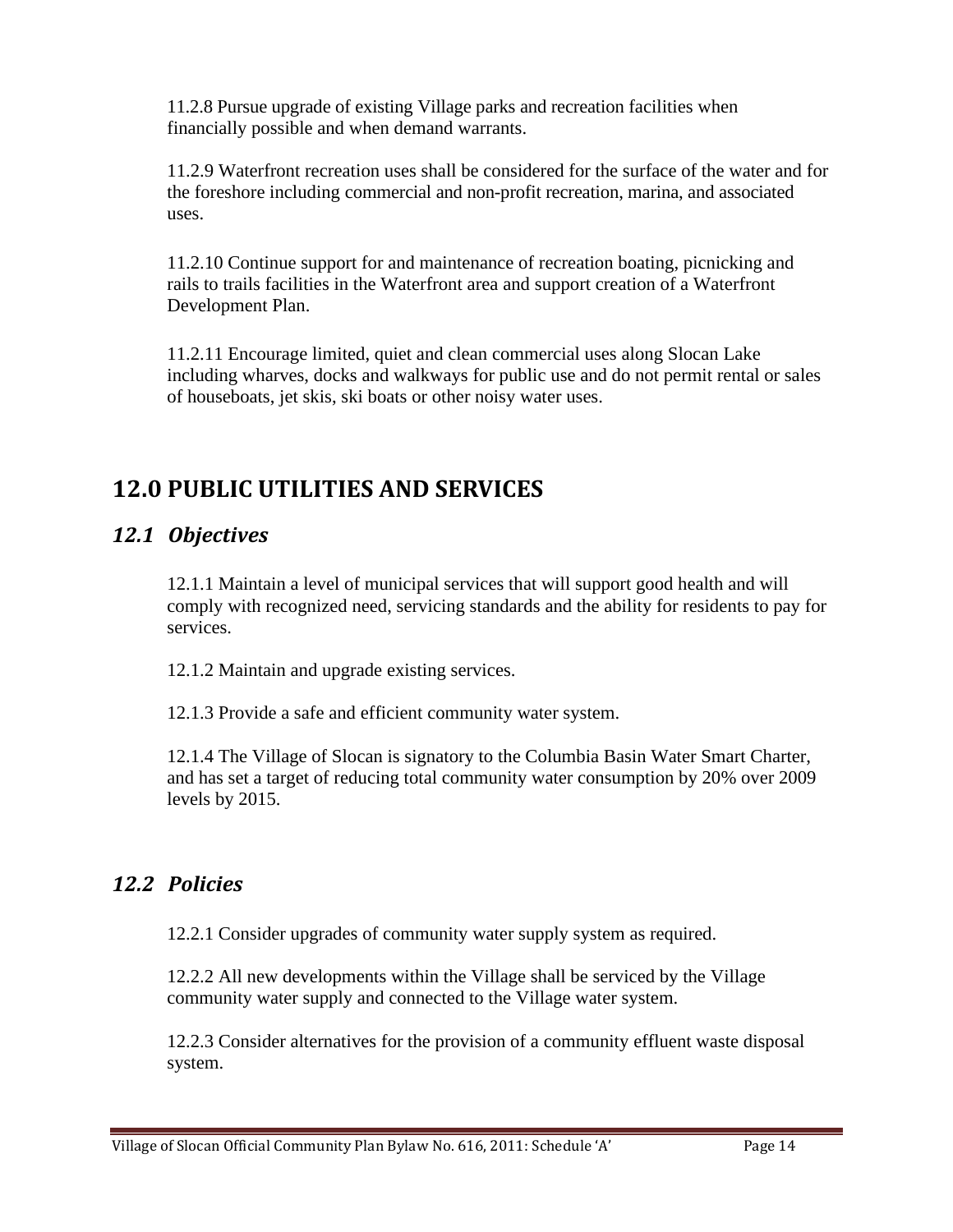12.2.4 Support non-profit and charitable service organizations for health, arts, cultural, education, recreation, housing, seniors and youth.

12.2.5 Encourage the development of healthcare facilities that serve the entire population.

12.2.6 Participate with the RDCK and Electoral Area 'H' – The Slocan Valley, in mutually beneficial, cost effective development of regional services, including emergency response, fire protection, transportation, medical, waste management, planning and environmental services.

12.2.7 Consider Village of Slocan Integrated Stormwater Management Plan with respect to discharge of untreated storm water.

## <span id="page-18-0"></span>**13.0 TRANSPORTATION**

## <span id="page-18-1"></span>*13.1 Objectives*

13.1.1 Provide a road system serving regional and local traffic patterns and ensure efficient traffic flows.

13.1.2 Establish and maintain a transportation network that will guide development and provide for the safe and efficient pedestrian, non-motorized and motorized circulation.

13.1.3 Promote accessibility to transportation services and networks for all citizens.

## <span id="page-18-2"></span>*13.2 Policies*

13.2.1 The major road network is designated and shown on Schedule  $C'$  – Road Network and Trails Map.

13.2.2 Provincial arterial highways are recognized as part of the Provincial road system as those providing regional traffic movement through the community and from the Village to other communities in the region.

13.2.3 Continuous strip development along Provincial arterial highways and Village arterial roads is discouraged to achieve efficient use of land and a proper distribution of flows throughout the road network.

13.2.4 Offset 'T' intersections at Provincial arterial highways and Village arterial roads shall be avoided where possible and cross intersections encouraged.

13.2.5 Support land uses along Provincial arterial highways that are compatible with highway noise and speed.

13.2.6 Village Arterial Roads are recognized as those providing through traffic movements between areas within the Village and across the Village.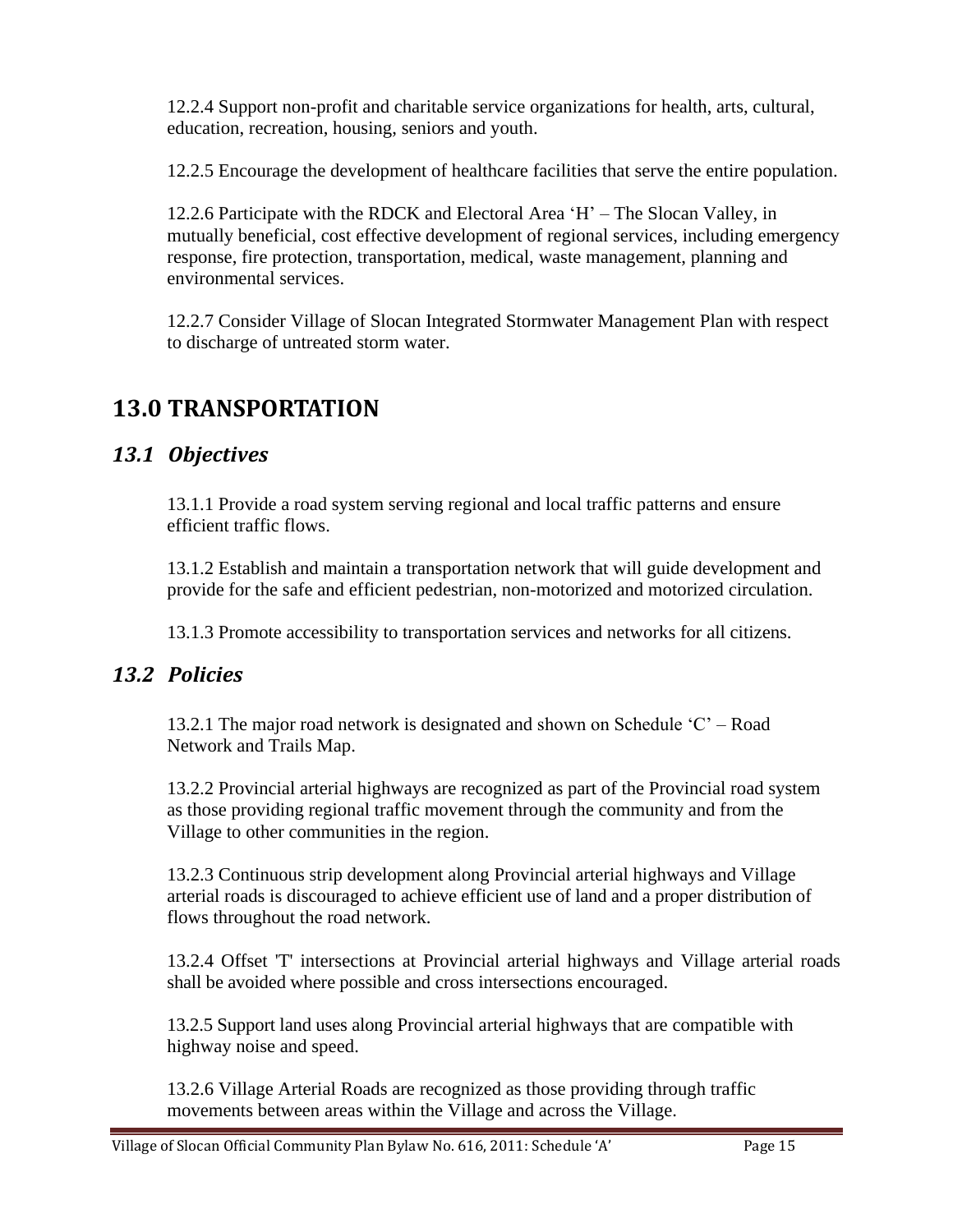13.2.7 All other streets designated on Schedule 'C' – Road Network and Trails Map shall be Village Secondary Streets (local streets) and are recognized as routes for local traffic movement only and for serving abutting properties with direct access.

13.2.8 Create and maintain safe and attractive sidewalks or walkways within the Village for the safe and efficient movement of pedestrians particularly to access areas of community facilities and businesses.

13.2.9 Support, improve and maintain a system of pedestrian trails, including continued pathway maintenance and longevity of the Rails to Trails, and potential recreational trail designation of the old highway.

13.2.10 Promote viable and active transportation modes in the Village such as walking, cycling, non-motorized boating and public transit.

13.2.11 Encourage the development of facilities and infrastructure to accommodate active modes of transportation.

13.2.12 Consider the use of traffic calming methods, such as designated crosswalks, decorative boulevards and speed humps.

13.2.13 Promote accessible transportation services and networks for all citizens.

13.2.14 Support all efforts to be an accessible, disability-friendly and age-friendly community.

13.2.15 Work with other levels of government to improve and expand regional transit services (i.e., transit service to New Denver, Nelson, Castlegar and Trail).

13.2.16 Work with other levels of government to integrate public and school transportation systems.

13.2.17 Work with other levels of government to provide and maintain environmentally responsible means to move people and goods into and out of Slocan and area.

13.2.18 Consider an aesthetically pleasing and orderly beach parking policy.

<span id="page-19-0"></span>13.2.19 Follow Village Road/Lane Closure Policy to ensure requests for lane closures consider future Village infrastructure and linkage needs and consider statutory right-ofway granted in favour of the Village for future service and pathway opportunities.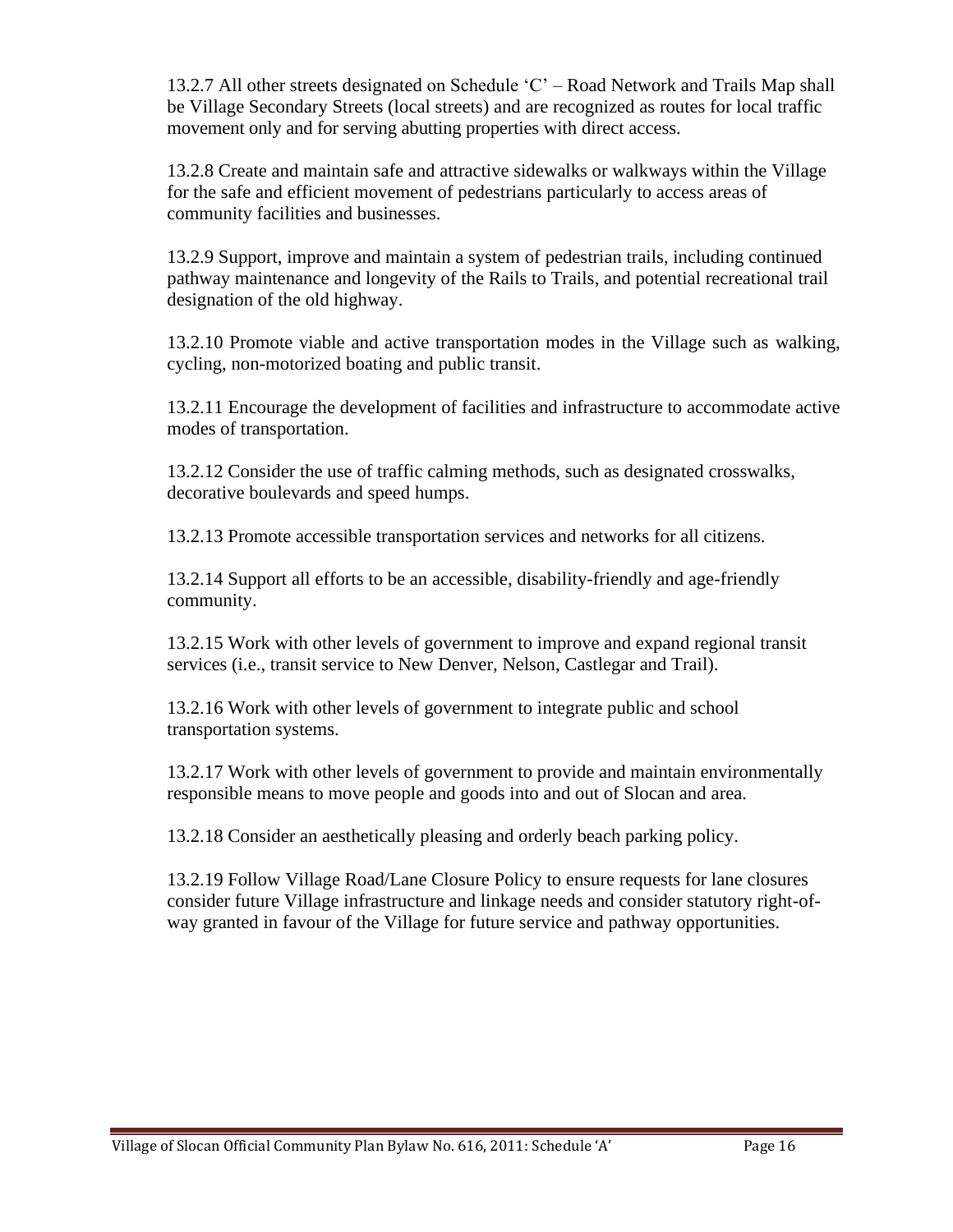## **14.0 ENVIRONMENTALLY SENSITIVE AND HAZARDOUS AREAS**

## <span id="page-20-0"></span>*14.1 Objectives*

14.1.1 Prevent development in environmentally sensitive areas, or in hazardous areas, unless measures have been taken to protect the environment or to address the hazard.

## <span id="page-20-1"></span>*14.2 Policies*

14.2.1 Environmentally sensitive or hazardous areas are identified on the Schedule 'D' – Hazards and Development Permit Area Map.

14.2.2 Develop requirements and guidelines and formalize the creation of OCP Development Permit Area No. 2 that designates environmentally sensitive and hazardous areas and denotes environmental policies and objectives.

14.2.3 Recognize riparian areas on Slocan Lake, Slocan River and Springer Creek require protection and ensure that any proposed use or development will not have an adverse affect on the riparian areas.

14.2.4 Minimize damage associated with flooding events so new construction situated on lands considered subject to flooding or to other hazardous acts of nature, pursuant to Section 56 of the *Community Charter*, may be subject to requirement of a geotechnical report.

14.2.5 Encourage community groups to provide environmental education opportunities for youth and all citizens.

## <span id="page-20-2"></span>**15.0 ENERGY AND CLIMATE CHANGE**

## <span id="page-20-3"></span>*15.1 Objectives*

15.1.1 The Village of Slocan is signatory to the BC Climate Action Charter and has had Corporate Energy Inventories completed by the Carbon Neutral Kootenays Project in 2008, 2009 and 2010. The Village will strive to reach a reduction of community greenhouse gas emissions by 33% over 2007 levels by 2020 and by 80% over 2007 levels by 2050.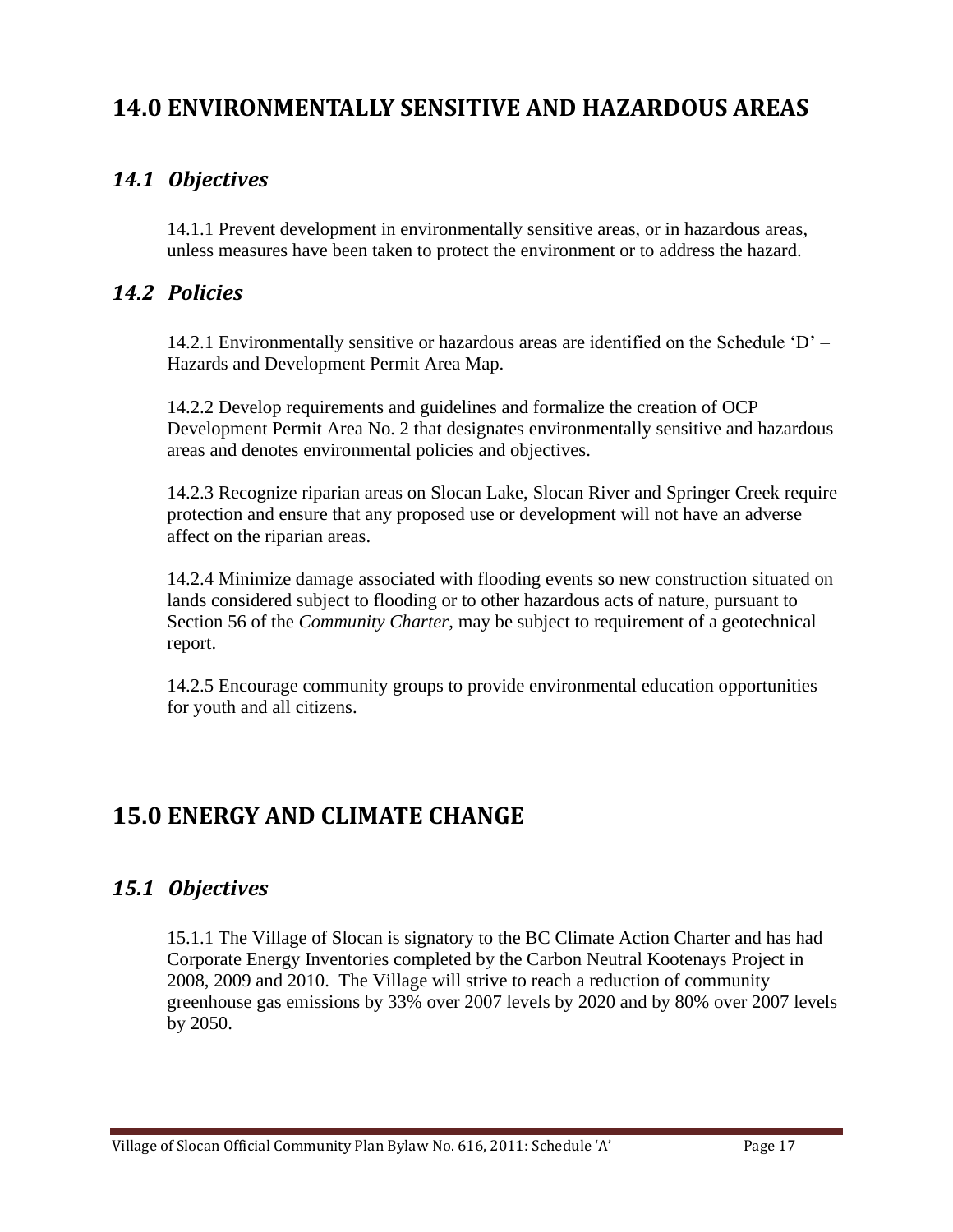#### <span id="page-21-0"></span>*15.2 Policies*

15.2.1 Engage the community by raising awareness of climate change, promoting community wide emissions reductions and offering incentives to becoming carbon neutral.

15.2.2 Encourage the use of renewable energy technologies and alternate energy systems to reduce carbon emissions.

15.2.3 Consider regulatory bylaws such as an anti-idling bylaw or alternate methods of encouragement, to reduce carbon emissions and improve air quality.

15.2.4 Work with regional stakeholders to identify and implement watershed management strategies.

15.2.5 Develop Village bylaws to implement environmentally sound principles in new construction and alteration of existing buildings.

15.2.6 Encourage use of local materials and natural/green building techniques.

15.2.7 Encourage the capture of rainwater and grey water to minimize waste water.

15.2.8 Retain, improve and develop a pedestrian trail network within the Village to work towards carbon neutrality.

15.2.9 Work with senior levels of government to expand transit service throughout the area.

15.2.10 Investigate the use of biodiesel fuel in Village equipment.

15.2.11 Investigate the use of electric or alternate fuel source vehicles and infrastructure both locally and regionally.

15.2.12 Investigate the on-going sourcing and operation of Village Hydro Electric Power.

## <span id="page-21-1"></span>**16.0 TEMPORARY COMMERCIAL AND INDUSTRIAL USES**

The Official Community Plan does not designate any areas where Temporary Commercial or Industrial Use Permits may be issued. An OCP amendment may consider designation of Areas for Temporary Commercial or Industrial Use Permits.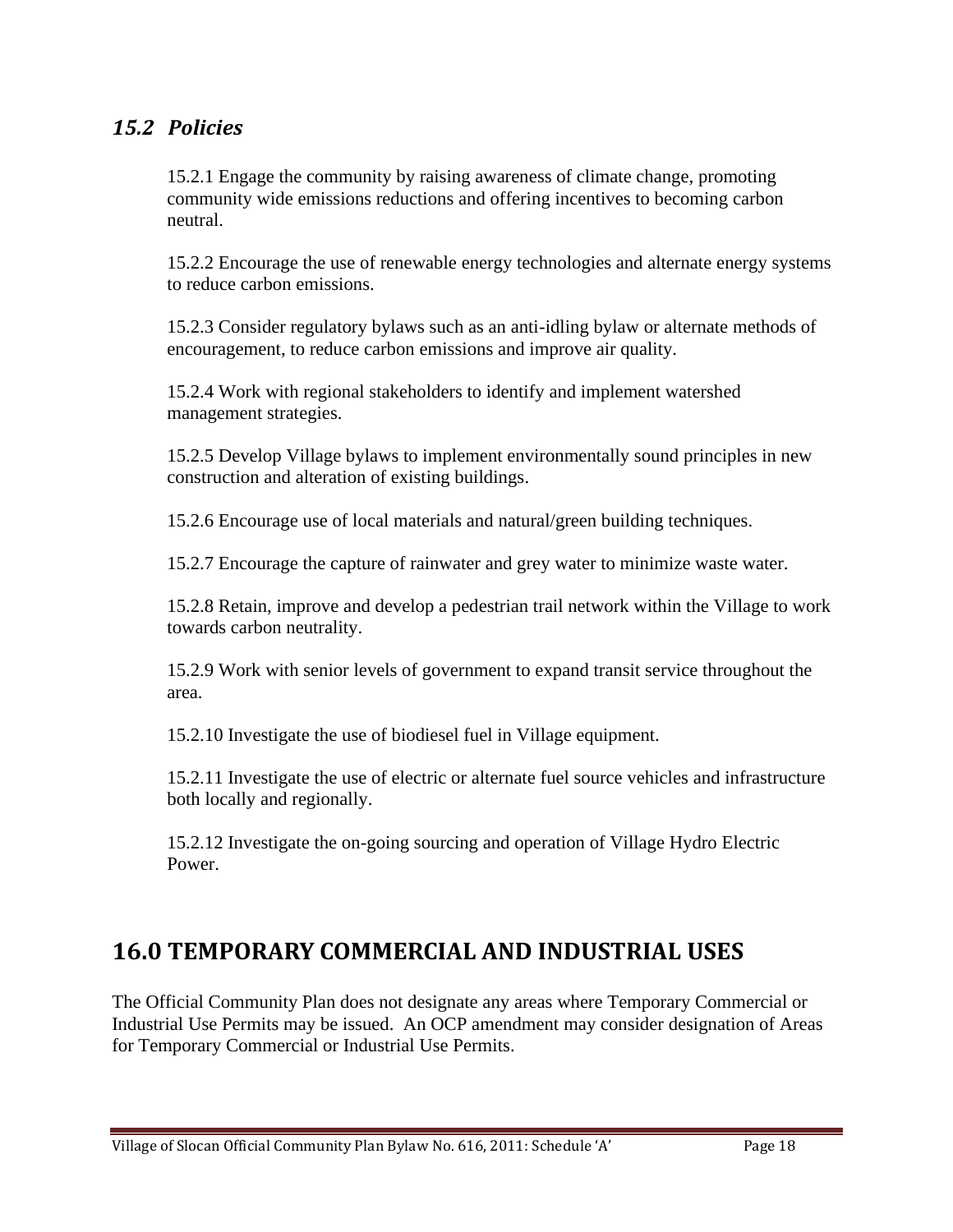## <span id="page-22-0"></span>**17.0 REDESIGNATION CRITERIA**

When reviewing an application for a land use re-designation in this Official Community Plan, Council may consider any of the following criteria where they are relevant:

- a) The proposed designation should be compatible with current surrounding land uses;
- b) The proposed designation should be compatible with possible future land uses shown on Schedule 'B' – Land Use Designation Map;
- c) The proponent shall show how the proposed use will have positive environmental impacts;
- d) The proponent shall identify and address any potentially hazardous conditions, such as flood hazards or steep slopes;
- e) The proponent must demonstrate that the site will have access to adjacent roadways and will be provided with adequate potable water and sewer services;
- f) The proposed designation should be consistent with the vision, goals, objectives and policies of this Official Community Plan; and
- g) Any other factors considered by Council.

## <span id="page-22-1"></span>**18.0 DEVELOPMENT PERMIT AREAS**

## <span id="page-22-2"></span>*18.1 Development Permit Area No. 1: Multi-Family*

18.1.1 Scope

All land designated "R-1", "R-2" and "R-3" Residential on Schedule 'B' – Land Use Designation Map, be designated as Development Permit Area No. 1.

18.1.2 Category

*Local Government Act:* Section 919.1 (1) an official community plan may designate development permit areas for one or more of the following purposes: (f) establishment of objectives for the form and character of commercial, industrial or multi-family residential development.

18.1.3 Justification

This plan emphasizes the importance of protecting residential neighbourhoods and encouraging a high quality of construction for new development. It is essential that new multi-family residential development not have a negative impact on, or be out of character with, existing residential neighbourhoods. The primary objective of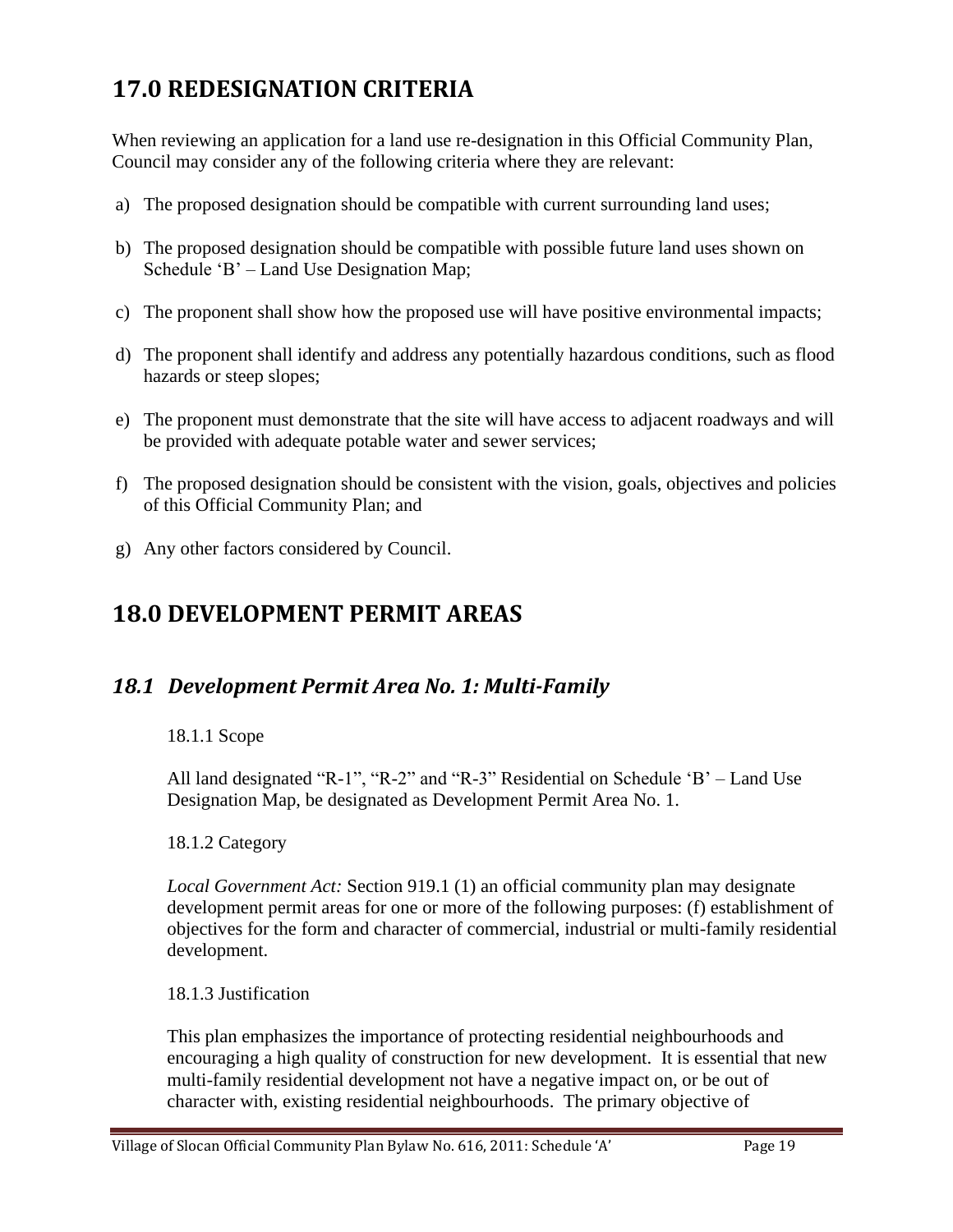Development Permit Area No. 1 is to ensure that the development of multi-family sites is compatible with surrounding uses.

18.1.4 Requirements of Owners of Land within the Development Permit Area

18.1.4.1 Owners of land within Development Permit Area No. 1 must not do any of the following without first obtaining a development permit in accordance with the guidelines for this Development Permit Area:

- a) Subdivide lands; or
- b) Construct or alter a building or structure;
- 18.1.4.2 Exemptions: The following do not require a development permit:
	- a) Construction of a single-family dwelling unit and buildings and structures accessory thereto;
	- b) Construction of building or structures less than 10 square metres in area;
	- c) Minor additions to existing buildings where the floor area of the addition does not exceed 50 square metres;
	- d) Emergency repairs to existing structures and public walkways where a potential safety hazard exists;
	- e) Fences;
	- f) The cutting of trees as permitted under Village bylaws; and
	- g) Placement of signs less than 1.0 square metres in area.

18.1.5 Guidelines for Owners of Land within the Development Permit Area

18.1.5.1 The size and siting of buildings that abut existing single and two-family developments should acknowledge and respect the nature of the prevailing neighbourhood ambiance near which they will be located. To achieve this, height and setback restrictions may be imposed as a condition of the development permit.

18.1.5.2 The location of structures should typically respect the pattern of established set-backs displayed by neighbouring properties, and be oriented to the front property line in such a way as to promote pedestrian access.

18.1.5.3 New buildings should be designed and sited to minimize visual intrusion onto the privacy of surrounding homes and minimize the casting of shadows onto the private outdoor space of adjacent residential units.

18.1.5.4 Landscaping of multi-family residential sites should emphasize the creation of an attractive streetscape, as well as provide privacy between individual buildings and dwellings, screen parking areas and break up large expanses of paving.

18.1.5.5 Retention of public view corridors particularly views to the water should be encouraged.

18.1.5.6 Retention and protection of trees and the natural habitat is encouraged.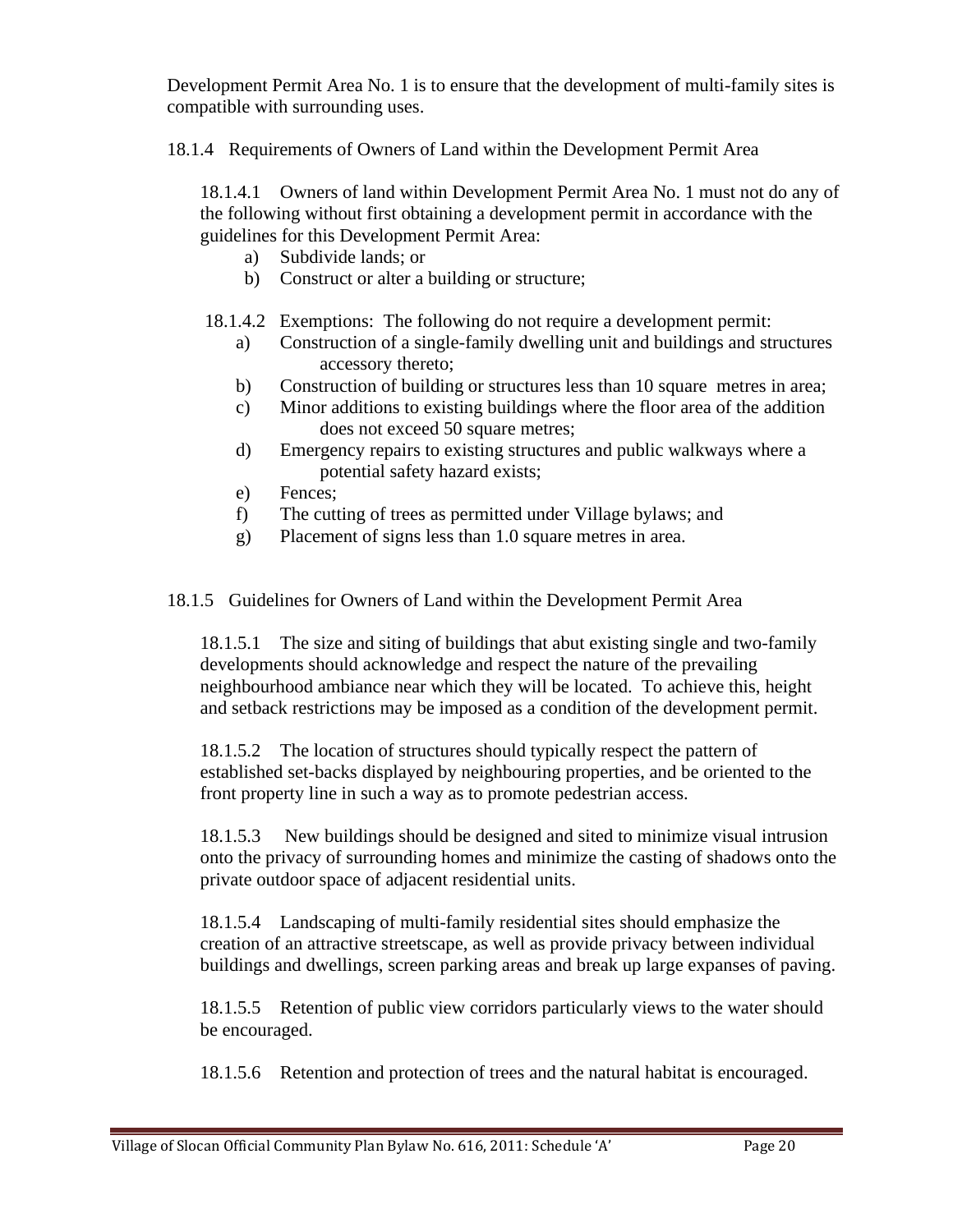18.1.5.7 Site lighting in multi-family residential developments should be designed to provide personal safety for residents and visitors and be of the type that reduces glare and does not cause the spillover of light onto adjacent residential sites.

18.1.5.8 Garbage receptacle areas and utility kiosks should be screened by solid fencing or landscaping or a combination of the two.

18.1.5.9 When any existing single-family residence or duplex residence is being redeveloped to a multi-family residential use by adding one or more dwelling units, such addition will be designed so that all of the units form a cohesive whole. In order to achieve cohesiveness:

- a) Both, the existing and proposed structures will be in the same architectural style;
- b) Variations between the roofline of the existing building and any proposed addition(s) will be no greater than 1.5 metres;
- c) Roof styles and pitches must be complementary;
- d) Architectural features such as sloping roofs and dormers should be incorporated into the design to unite the various parts of the structure; and
- e) The existing and proposed structure should be constructed using the same or complimentary exterior finishes, including roofing materials, windows, door styles and other finishing details.

18.1.5.10 To create a more aesthetic and functional design that links each multifamily residential project with the streetscape, the following guidelines are recommended:

- a) Avoid long, narrow parcels with minimal road frontage (consolidate one or more parcels where necessary);
- b) Place parking areas away from the street frontage wherever possible; and
- c) Design porches and windows overlooking the street to increase personal interaction and safety.

18.1.5.11 Multi-family buildings are to be constructed using green technology and energy efficiency.

## <span id="page-24-0"></span>*18.2 Development Permit Area No. 2: Environmental*

The Village should consider a development permit area with an environmental designation to ensure protection of the riparian zone, that is, land within the Village located adjacent to the lake, river, creeks and streams.

18.2.1 Scope

As an amendment to the OCP, Development Permit Area No. 2 shall designate all lands identified to be in natural areas requiring environmental protection. The lands will then be designated on Schedule 'D' – Hazards and Development Permit Area Map, as Development Permit Area No. 2.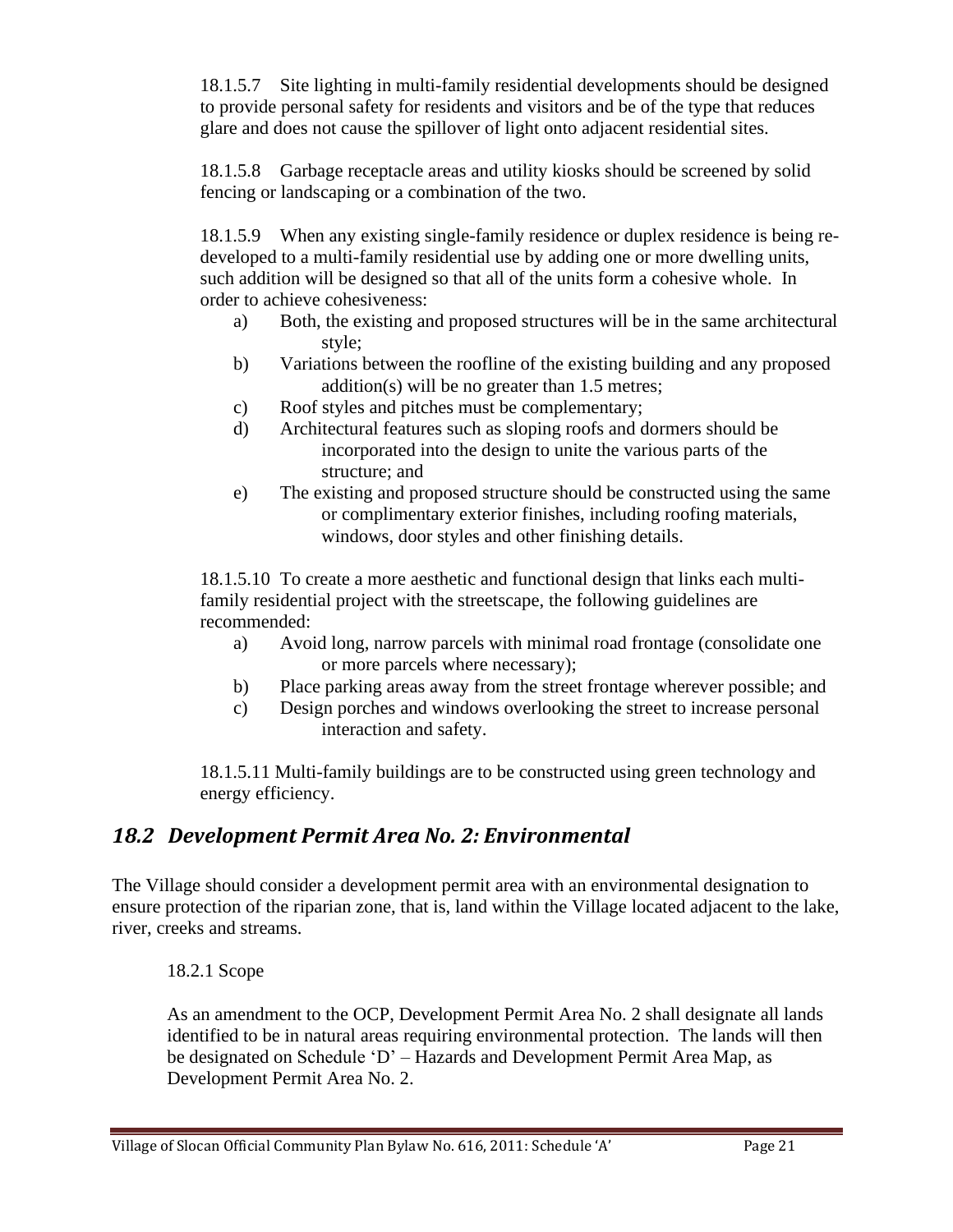#### 18.2.2 Category

*Local Government Act:* Section 919.1 (1) an official community plan may designate development permit areas for one or more of the following purposes: (a) protection of the natural environment, its ecosystems and biological diversity.

18.2.3 Justification

The community has identified a desire to protect the riparian zones of Slocan in the OCP review process. The next steps are to identify the lands, develop guidelines and identify exceptions. The OCP will then be amended to add Development Permit Area No. 2 with its accompanying requirements and guidelines.

#### <span id="page-25-0"></span>*18.3 Development Permit Security Guarantee*

For lands situated within a Development Permit Area, a Development Permit may be issued on the condition that the applicant has provided the Village of Slocan with a security in the form of an Irrevocable Letter of Credit, or such other from as may be approved by Council, for a fixed period to guarantee that the conditions contained in the Development Permit are satisfied. The amount of security shall be set by Council, and be based on the estimated cost of the landscaping/screening and parking/lighting as proposed.

Should a permittee fail to fulfill the obligations required by a Development Permit, the Village of Slocan may undertake and complete the works required by the Development Permit at the cost of the permittee, and may apply the Security in payment of the cost of the work, with any excess to be refunded to the permittee.

Should there be no default as described above; the Security provided under this subsection shall be returned to the permittee together with any earned interest, if applicable.

## <span id="page-25-1"></span>**19.0 IMPLEMENTATION**

Implementation of the Official Community Plan is carried out in the following Council activities:

- a) Execute Plan Policies;
- b) Consider Plan Objectives in the decision making process; and
- c) Review and update Village documents.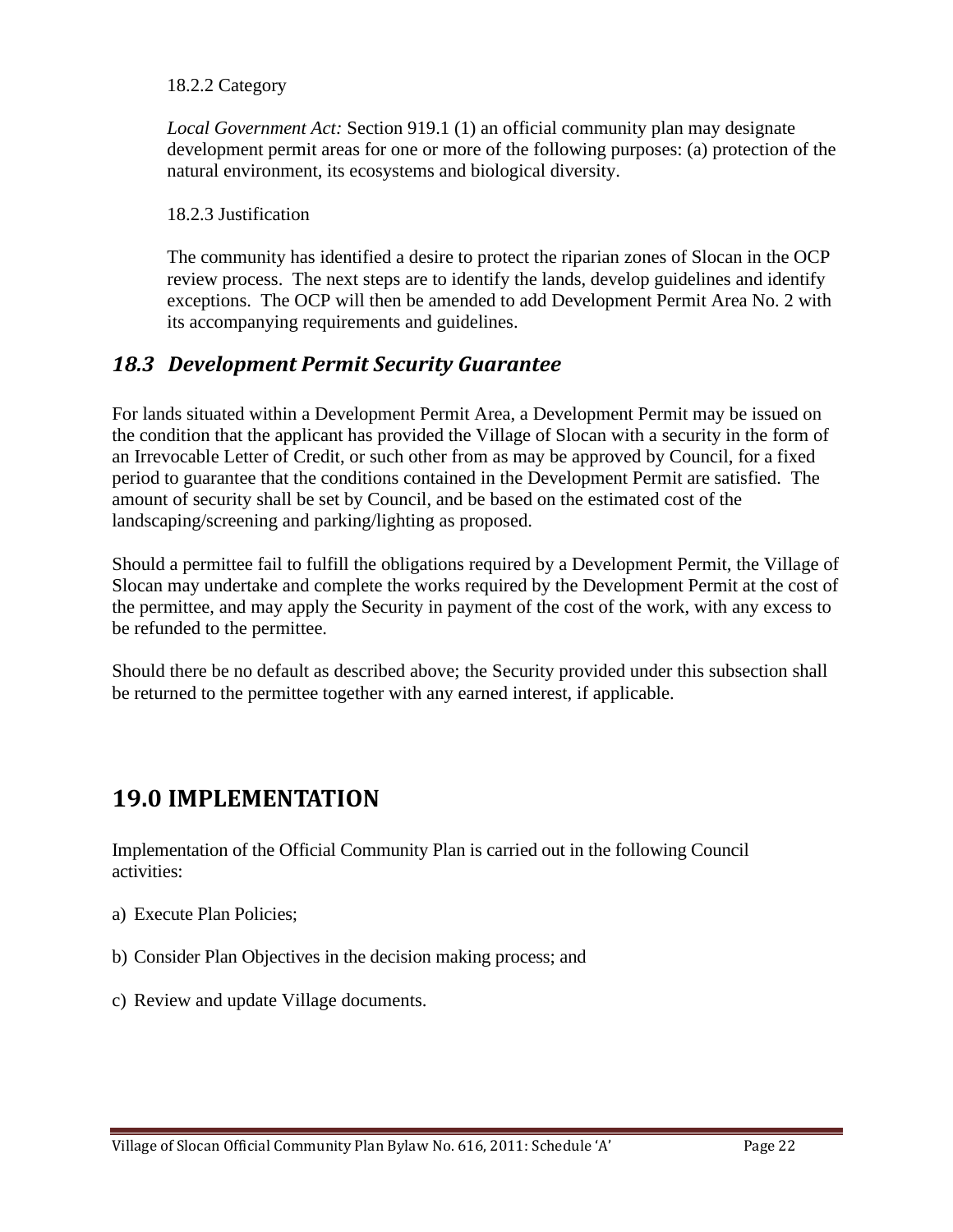## <span id="page-26-0"></span>*19.1 Zoning By-law*

Consider adoption of a new zoning bylaw to facilitate the orderly development of the community and to develop land use patterns and siting patterns in the interests of a safe, convenient and healthy community.

## <span id="page-26-1"></span>*19.2 Subdivision By-law*

Consider amendments to the subdivision bylaw in order that subdivision meet updated minimum servicing standards and design standards.

## <span id="page-26-2"></span>*19.3 Development Permit Area No. 2*

Complete development permit area requirements and guidelines for the creation of an environmental designation Development Permit Area No. 2 to ensure protection of the riparian zone as an amendment to the Official Community Plan and update Schedule 'D' – Hazards and Development Permit Areas.

## <span id="page-26-3"></span>*19.4 Trail Map*

Identify and develop a system of pedestrian trails to augment Rails to Trails and update Schedule 'C' – Road Network and Trails Map.

## <span id="page-26-4"></span>*19.5 Waterfront Development Plan*

Based on objectives and policies identified within this Official Community Plan in sections 5.0, 7.0, 8.0, 11.0, 13.0 and 14.0, the Village will create a Waterfront Development Plan through a public planning process

## **20.0 SCHEDULES**

<span id="page-26-5"></span>*Schedule 'A' – Vision, Objectives and Policies*

<span id="page-26-6"></span>*Schedule 'B' – Land Use Designation Map*

<span id="page-26-7"></span>*Schedule 'C' – Road Network and Trails Map*

<span id="page-26-8"></span>*Schedule 'D' – Hazards and Development Permit Area Map*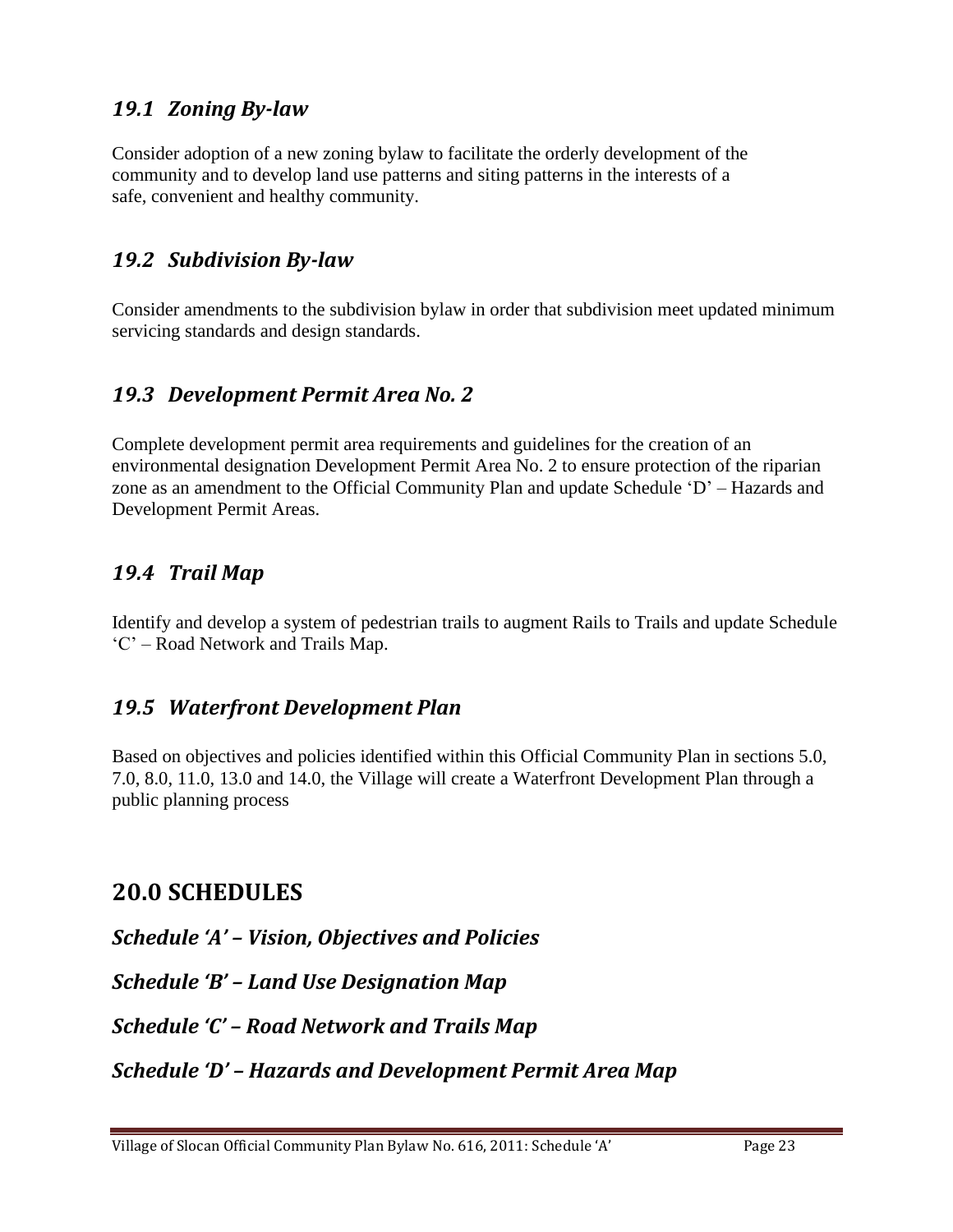

#### SCHEDULE 'B' - LAND USE DESIGNATION MAP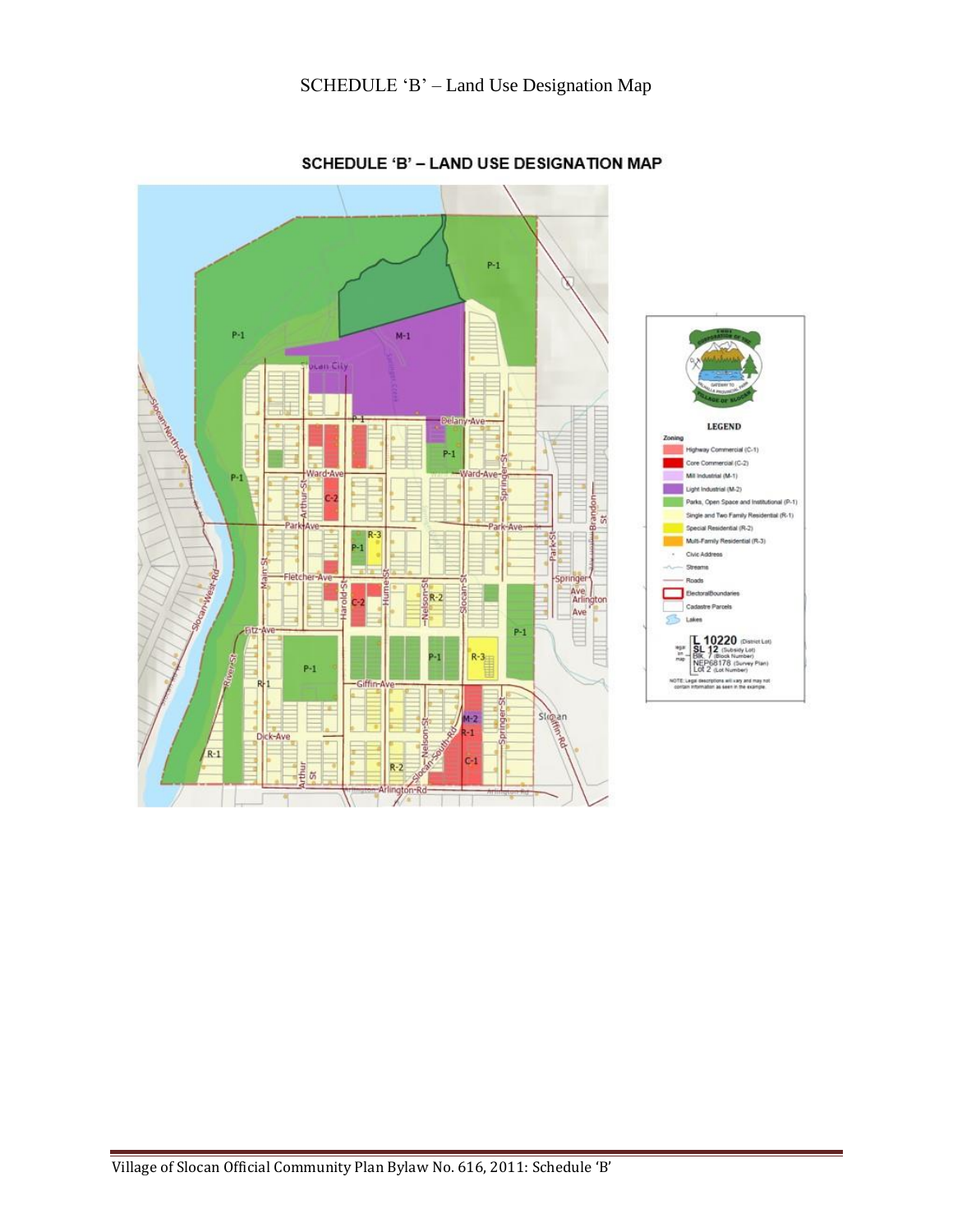

Village of Slocan Official Community Plan Bylaw No. 616, 2011: Schedule 'C'